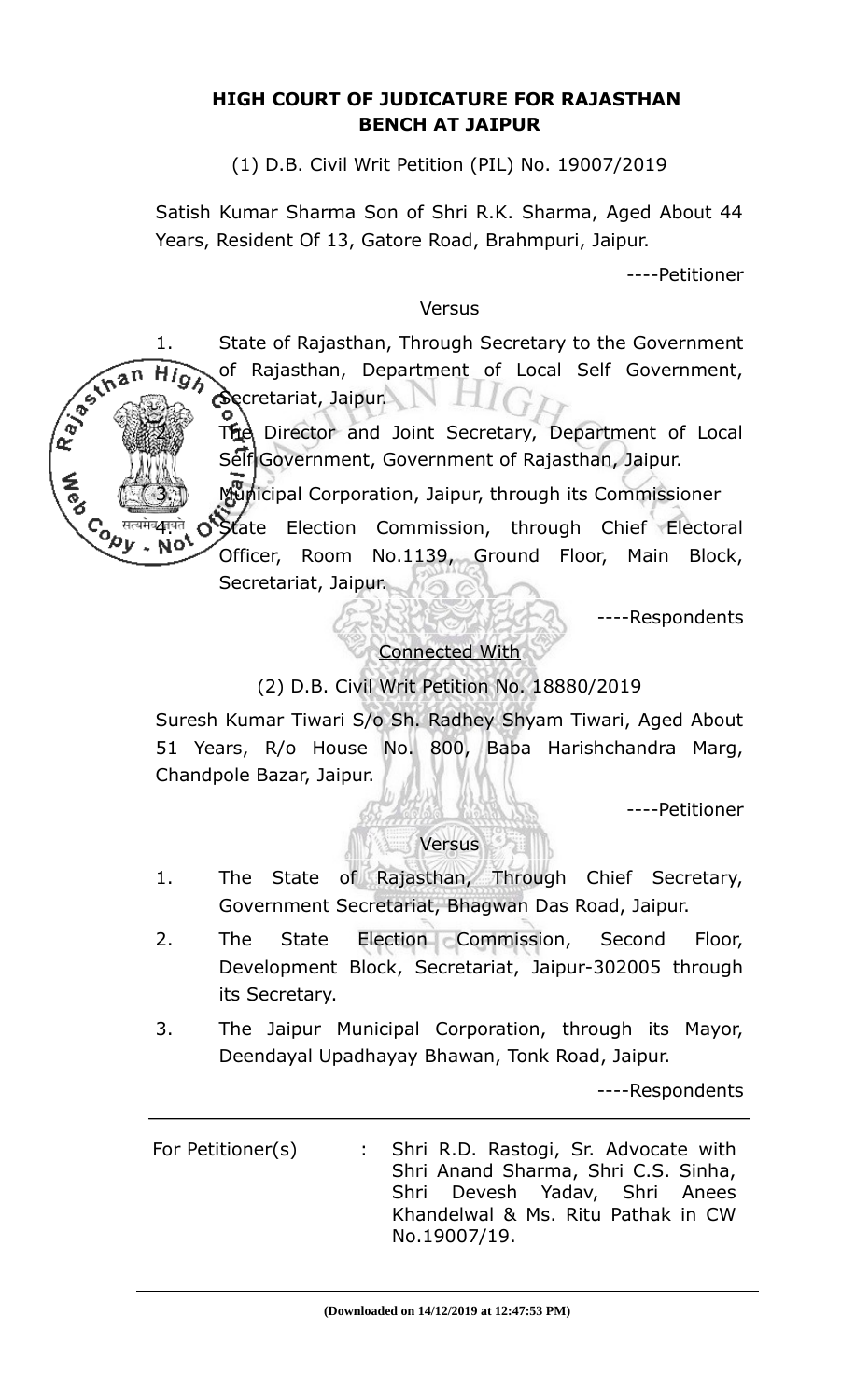Ms. Gyamlani Neha, Shri Lokesh Jangid & Shri Yash Kochar on behalf of Shri Bharat Vyas in CW No.18880/19

For Respondent(s) : Shri M.S. Singhvi, Advocate General assisted by Shri Darsh Pareek & Shri Siddhant Jain for State. Shri R.B. Mathur with Shri Nikhil Simlote, Shri Ankit Popli, Ms. Tanvi Sahai and Shri Prateek Kedawat for R. Bestinan Rajasthan State Election Commission.

# **HON'BLE THE CHIEF JUSTICE HON'BLE MR. JUSTICE MAHENDAR KUMAR GOYAL**

### **Judgment**

 **Judgment Reserved on :: 21/11/2019 Judgment Pronounced on <b>1999** :: 3/12/2019

(PER HON'BLE MR. JUSTICE MAHENDAR KUMAR GOYAL):

D.B. Civil Writ Petition (PIL) No.19007/2019 has been filed challenging validity of the notifications dated 5.11.2019 and 18.10.2019, whereby the Municipal Corporation, Jaipur has been splitted into two Municipal Corporations namely; Jaipur Heritage and Jaipur Greater, mainly on the premise that it has been done only to avoid its election with a further relief to have elections of the Municipal Corporation, Jaipur within the time prescribed i.e. prior to 25.11.2019 or immediately thereafter in accordance with notifications dated 10.6.2019, 29.7.2019 and 14.8.2019.

In the D.B. Civil Writ Petition No.18880/2019, in addition to aforesaid relief, a further relief has been sought seeking quashment of the notification dated 18.10.2019 being ultra vires; but, during the course of arguments, learned counsel appearing for the petitioner did not press this relief; thus, essentially in both the writ petitions, the relief prayed for is almost identical i.e. the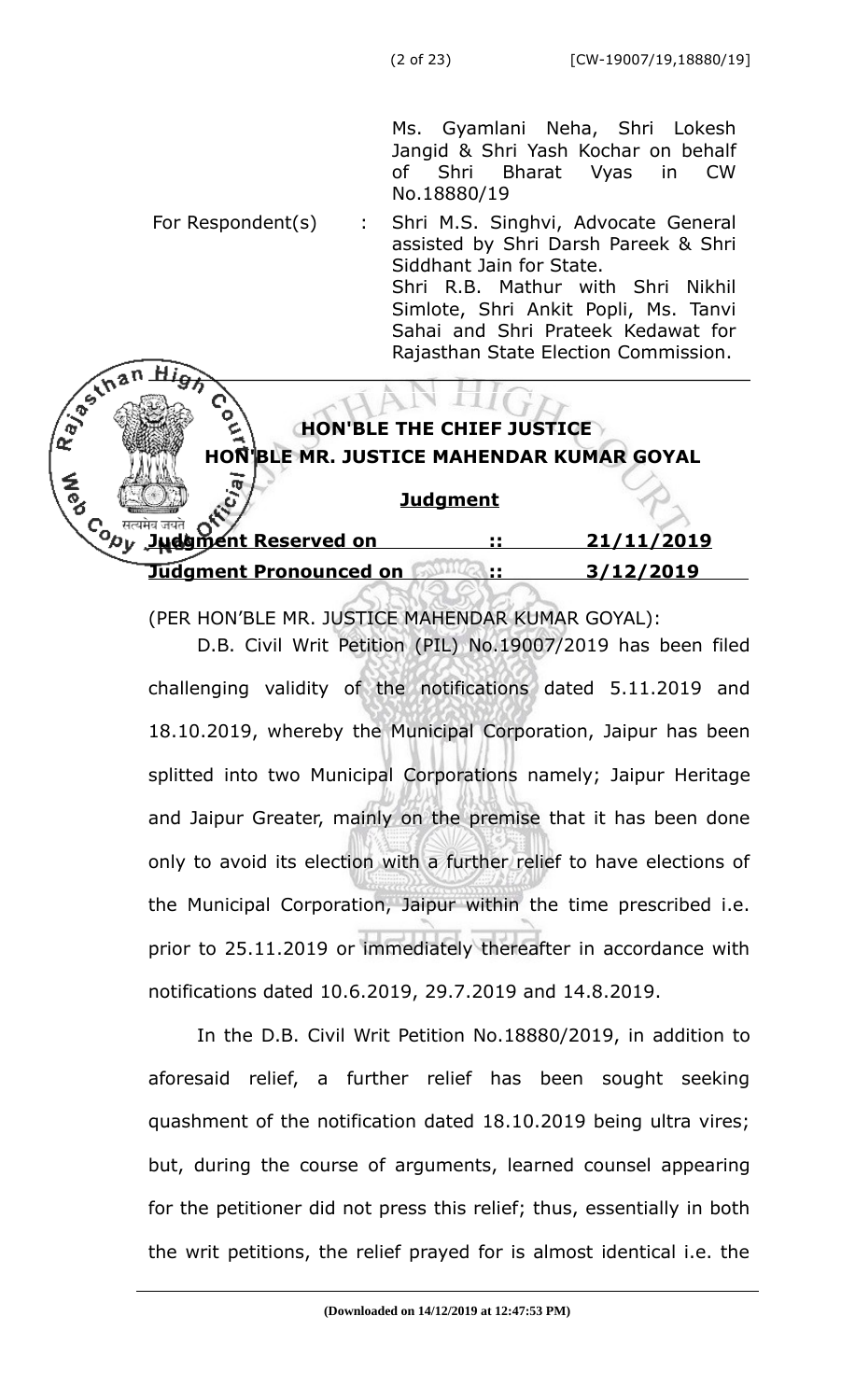elections of the Municipal Corporation, Jaipur be conducted within the stipulated period i.e. prior to 25.11.2019 in the letter and spirit of Article 243U of the Constitution of India as term of the existing Municipal Corporation, Jaipur is coming to expire on 25.11.2019. Therefore, both the writ petitions are being decided vide this common order.

the Municipal Corporation, Jaipur was constituted on 26.11.2014 Facts in brief as emerge from both the writ petitions are that  $\overline{H}$ pursuance of the elections held in the year 2014. Vide  $\frac{1}{10}$  motification no.1523 dated 10.6.2019 (Annexure-2), the State **Control** मेड जुबते (प्रोग्रह्म Resercising its powers under Sections 6(1) and 9 of the Rajasthan Municipalities Act, 2009 (for brevity, `the Act of 2009'), prescribed criteria for fixation of number of seats in different municipalities. For the Municipal Corporations with population above 15 lacs, the number of seats prescribed was 150. This notification rescinded the earlier notification dated 22.8.1994 whereby the number of seats for Municipal Corporation, Jaipur was fixed as 91. Vide notification dated even (Annexure-3), elections for 44 municipalities were proposed to be conducted in November, 2019 in view that life of these 44 municipalities was coming to an end in the month of November itself. Thereafter, vide order dated 10.6.2019 (Annexure-4) the State Government redetermined the number of Wards in various municipal bodies whereby, the number of Wards in Municipal Corporation, Jaipur was increased from 91 to 150, which was in tune with the notification no.1523 dated even. Notification dated 29.7.2019 (Annexure-5) provided for classification of reserve seats in various municipalities including the Municipal Corporation, Jaipur. Vide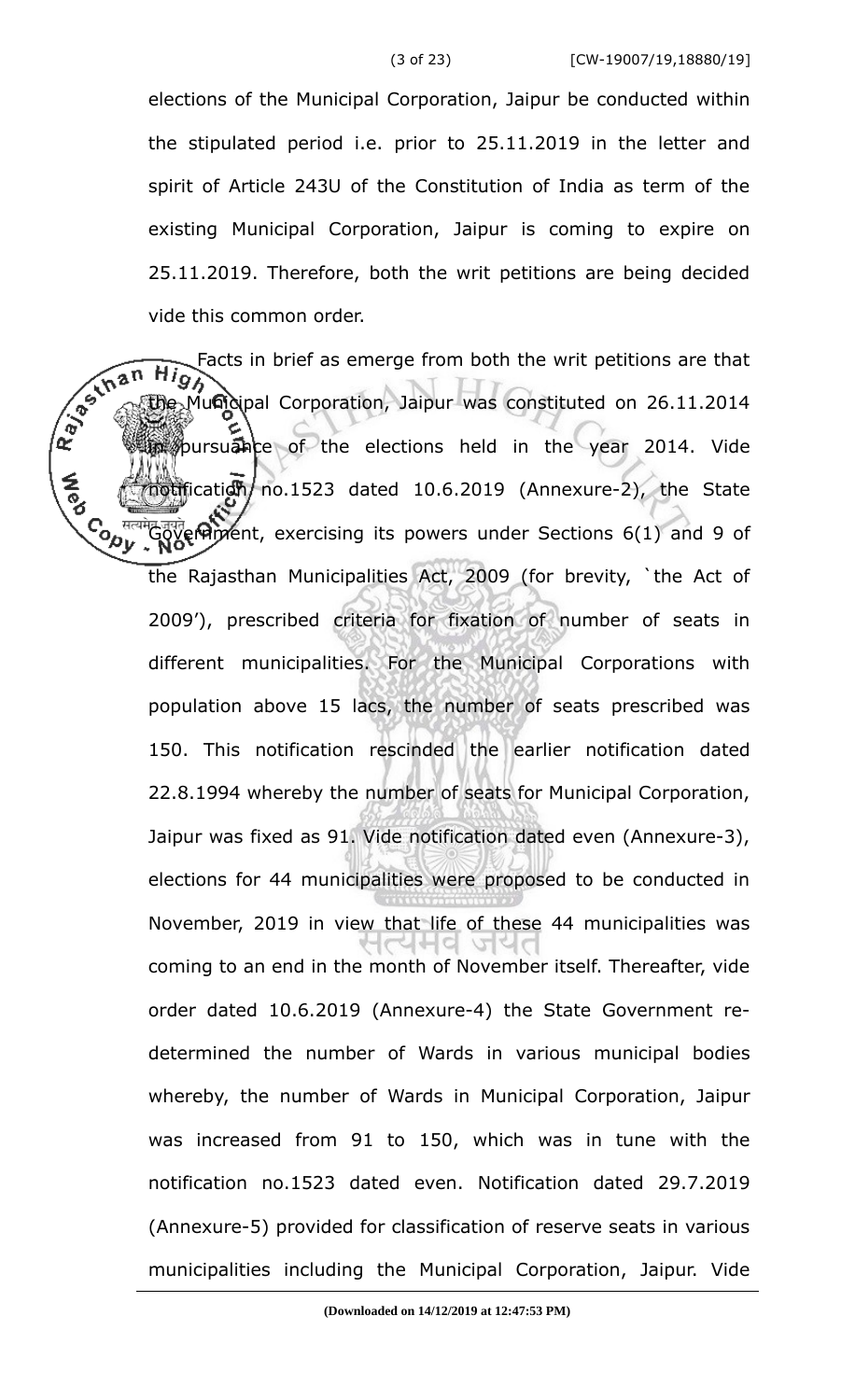order dated 14.8.2019 (Annexure-6) issued under Sections 6 and 10 of the Act of 2009 read with Rule 3 of the Rajasthan Municipal (Elections) Rules, 1994, the State Government agreeing with the comments of Chief Municipal Officer, approved the draft order of Ward formation as proposed by the Chief Municipal Corporation. This order also provided for 150 Wards for the Municipal R BS LINES **Corporation, Jaipur. Thereafter, the State Government came with**  $Hig$ potification dated 18.10.2019 (Annexure-7); impugned herein, whereby rescinding the notification no.2446 dated 14.8.2019, the Municipal Corporation, Jaipur was splitted into two new Municipal **Cody** मेर जुमते **Grations** namely; Municipal Corporation, Jaipur Heritage and Municipal Corporation, Greater Jaipur. Along with Municipal Corporation Jaipur, the Municipal Corporations of Jodhpur as well as Kota were bifurcated too. Barring the Municipal Corporations, Jaipur, Jodhpur and Kota, vide notification dated 31.10.2019 (Annexure-8), the State Government notified elections in 49 municipal bodies including 6 new municipal bodies to be conducted in the month of November as the life of existing municipalities was coming to an end in that very month. Thereafter, vide notification dated 5.11.2019 (Annexure-9) issued in continuation of the earlier notifications dated 10.6.2019, 18.10.2019 and 29.7.2019, for the Municipal Corporation, Jaipur Heritage & Municipal Corporation, Greater Jaipur, the Wards/Seats were determined and were classified as per reservation for various categories.

> Shri R.D. Rastogi, learned senior counsel for the petitioner challenging the validity of the notification dated 18.10.2019 and 5.11.2019 and consequent postponement of the elections for the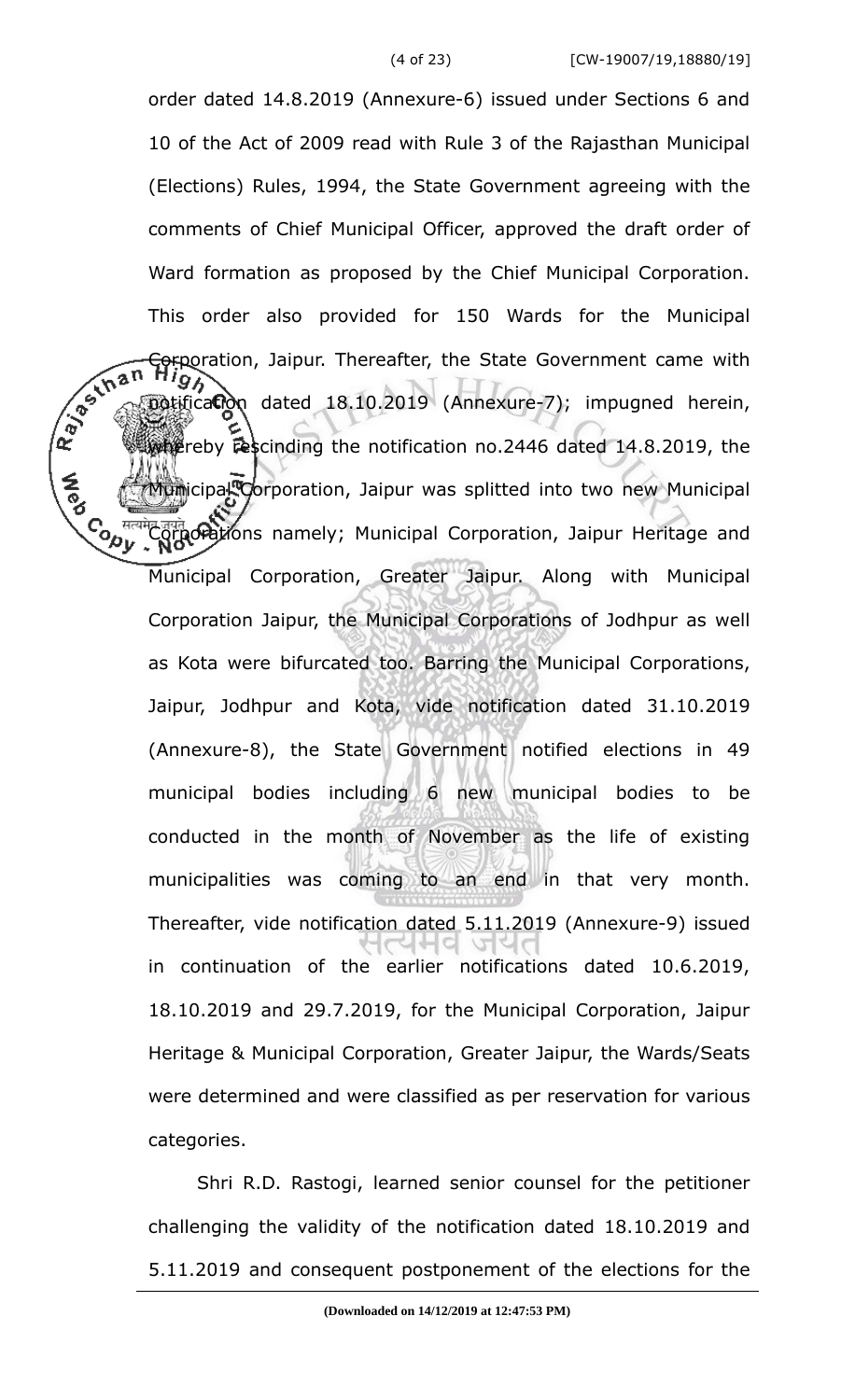Municipal Corporation, Jaipur, contended that the notification dated 18.10.2019 is in violation of mandate of Article 243Q of the Constitution of India as the two new municipalities namely; Municipal Corporation, Jaipur Heritage and Municipal Corporation, Jaipur Greater have been constituted without having due regard to the provisions of Article 243Q(2), which in no uncertain terms R. Januar provide that a municipality can be constituted by the Governor wing **T**egard to the population of the area, density of the population therein, the revenue generated for local administration, the percentage of employment in non-agricultural activities, the **Contract** मेर जुबते **अनोट** importance or such other factors as he may deem fit. It was contended that before issuing the notification impugned, the aforesaid factors germane for constitution of a municipality, were not taken into consideration. It was canvassed that no survey of population, population density, geographical limits and requirement of the concerned area was carried out at all prior to splitting the Municipal Corporation, Jaipur.

> Validity of the Notification impugned was also assailed submitting that it is not in conformity with the provisions of Article 243Q as it has not been issued by the Governor. Referring to the provisions of Article 166 of the Constitution of India, it was contended that notification does not reveal having been issued by the Governor in the manner prescribed.

> Laying challenge to the notification dated 18.10.2019, it was argued by Shri Rastogi that it results in violation of mandate of Article 243U of Part-IXA of the Constitution of India which provides duration of every municipality to be 5 years from the date appointed for its first meeting and no longer. It further mandates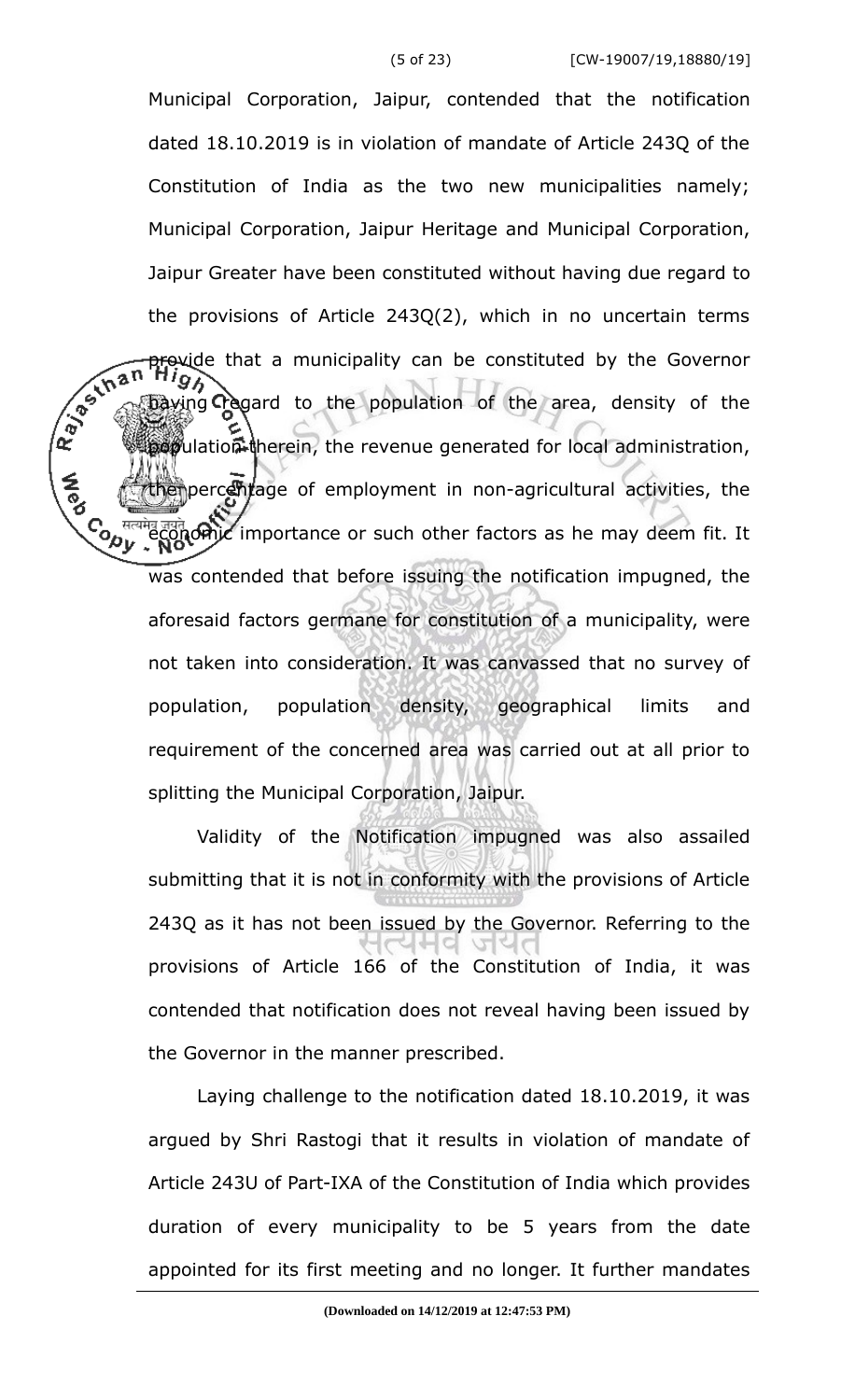election to constitute a municipality to be completed before the expiry of its duration specified i.e. 5 years from the date of its first meeting. It was, therefore, submitted that since the life of existing Municipal Corporation, Jaipur is going to expire on 25.11.2019, in terms of the constitutional mandate, it was obligatory upon the respondents to have carried out the election process on or before R BS LINES 11.2019. It was submitted that Chapter IX-A in the 97 onstitution of India was inserted vide 74<sup>th</sup> amendment with a provided to have regular elections for the Local Self Government and the instant notification has been issued to **Control** frustrate this object and mandate.

> It was submitted that had the intention of the State Government been bona fide, powers under Section 3 of the Act of 2009 could have been exercised at appropriate time i.e. 6 months prior to 25.11.2019 i.e. commensurate with the life of existing Municipal Corporation, Jaipur when it was coming to an end so that the elections of the newly constituted Corporations could have taken place in time. It was submitted that once the process of redetermination of seats, de-limitation and classification of Wards as per reservation was over, the issuance of notification dated 18.10.2019 is nothing but deliberate and malicious action on the part of the State Government to flout the constitutional mandate. It was argued by Shri Rastogi that when the stage was set for election of Municipal Corporation, Jaipur, the State Government taking a volte-face, came with the notification impugned to avoid election. It was contended by Shri Rastogi that only in order to avoid ensuing election for the Municipal Corporation, Jaipur; with a malafide intention and in colourable exercise of powers, the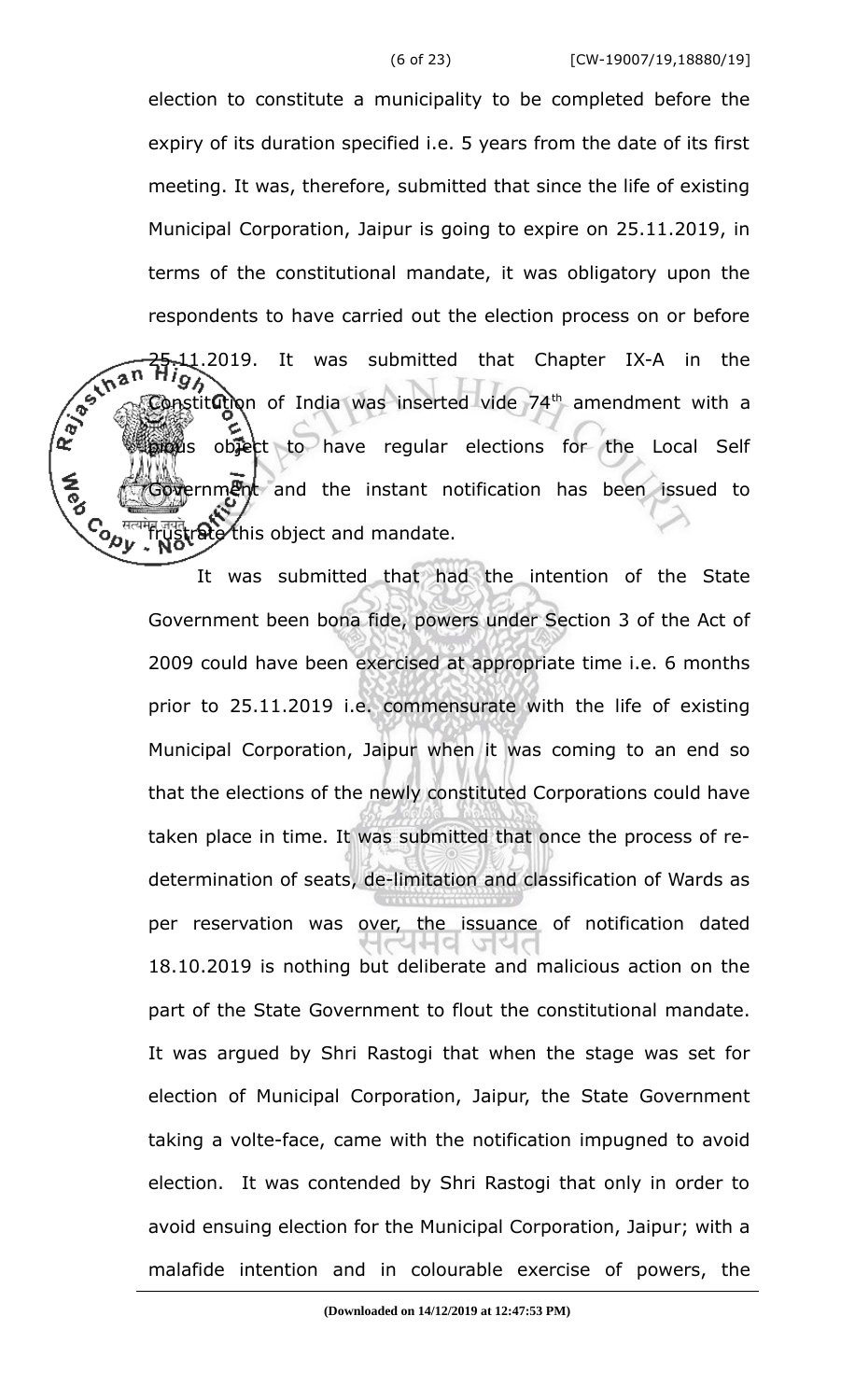existing Municipal Corporation, Jaipur has been splitted into two Municipal Corporations vide notification dated 18.10.2019. It was further submitted that a municipality being a body having perpetual succession, cannot be allowed to run in vacuum, which would be the position obtaining in the present case as the direct result of the notification dated 18.10.2019.

R. Bechan Shri R.D. Rastogi, learned senior counsel has argued that on the strength of the Census carried out in the year 2011, the number of seats in the Municipal Corporation, Jaipur was already determined as 91; in absence of fresh Census, the Control मेद जुबते **अपने होते हों।** Tespondent no.1 could not have re-determined the number of seats to 250. It was further contended that the State Government could have done so on the basis of new Census which is going to be conducted very soon i.e. in the year 2021; but, the State Government has deliberately done it just before the life of the existing Municipal Corporation, Jaipur was coming to an end in November, 2019 with ill motive.

> The notification dated 18.10.2019 was also alleged to be suffering from the vice of non-application of mind by the respondent no.1 inasmuch vide order no.2195 dated 10.6.2019, the number of wards for the Municipal Corporation, Jaipur was already re-determined to 150 from 91; whereas, the notification takes cognizance of 91 Wards only.

> Advancing his arguments further, Shri Rastogi submitted that the notification dated 18.10.2019 is bereft of any reason for splitting the existing Municipal Corporation, Jaipur and the reasons enumerated in its reply by the respondent are afterthought. It was also contended that the State Election Commission has failed to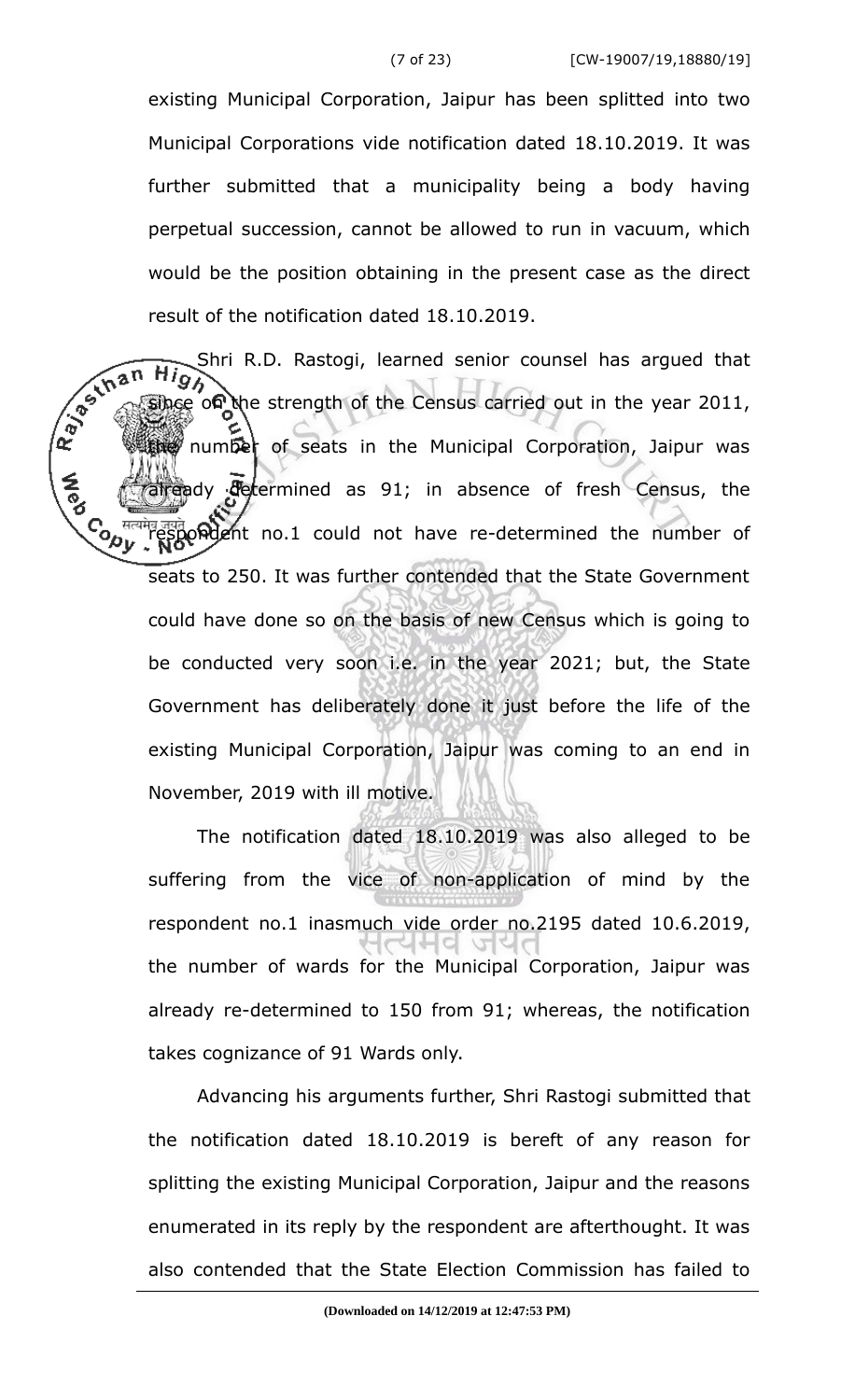discharge its constitutional obligation by not having timely election for Municipal Corporation, Jaipur.

To buttress his submissions, learned senior counsel for the petitioner Shri Rastogi has relied upon Constitution Bench judgement of the Hon'ble Apex Court in Kishan Singh Tomar vs. Municipal Corporation of the City of Ahmedabad and Ors.-(2006) 8  $x^2 + 2\pi R$  High<br>
The constitutional provisions under Chapter IX-A of Considering<br>  $x^2 + 2\pi R$  The constitutional provisions under Chapter IX-A of Considering<br>  $x^2 + 2\pi R$  The considering the constitutional provisions under Chapter IX-A of Constitution of  $\mathbb{R}$  a, held that barring exceptional circumstances, like certain man made/calamities, such as rioting or break down of law and **Cody Forder Or** natural calamities which could obstruct the authorities from holding elections, under no other circumstance, the authorities would be justified in delaying the process of election. It was held that the entire Chapter in the Constitution was inserted to ensure no delay in the constitution of new municipality over 5 years and to avoid the mischief of delaying the process of election. Relying on the ratio of K.S. Tomar's case, it was submitted that there cannot be any hiatus between life of a municipal body coming to an end and constitution of new municipal body. It was submitted that the aforesaid ratio was approved by the Hon'ble Apex Court in K.B. Nagur, M.D. vs. Union of India-AIR 2012 SC 1774. Reliance is also placed on the judgement of coordinate bench of this Court in Pata Ram Bheel vs. State of Rajasthan & Ors-(2005) 1 WLC 322.

> Shri R.D. Rastogi learned senior counsel referred the judgement of Hon'ble Apex Court in Champalal vs. State of Rajasthan & Ors.-AIR 2018 SC 2352 to stress that Article 243Q(2) obligates the Governor to have due regard to the various factors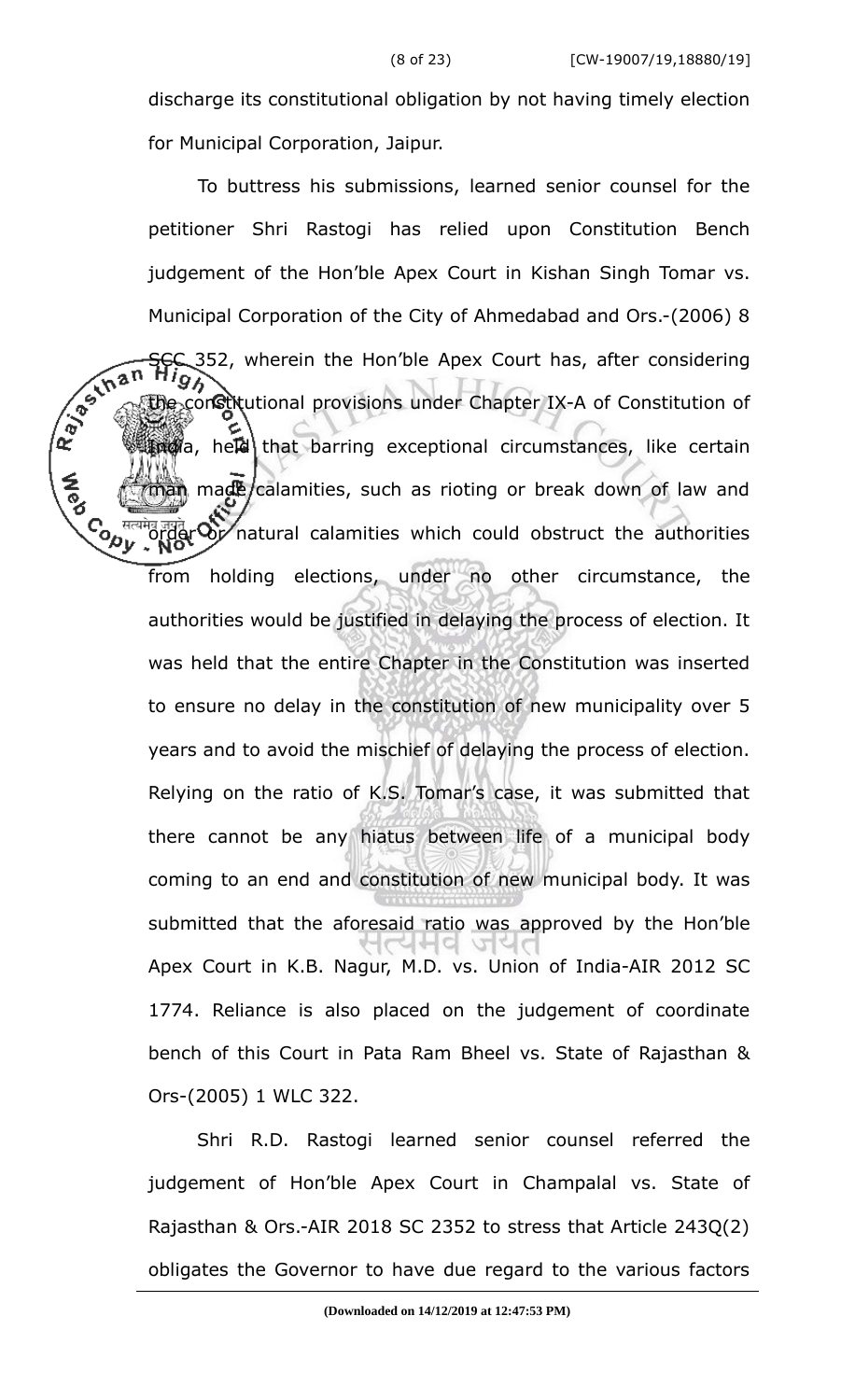mentioned therein before constituting new municipality. It was submitted that in this case, the Hon'ble Apex Court quashed the notification as it was based on population only.

To fortify his submission that notification impugned dated 18.10.2019 deserves to be struck down as it has not been issued by the Governor; learned counsel for the petitioner has placed R. Bertan eliance upon judgement of coordinate bench of this Court in shok Rhetoliya vs. State of Rajasthan & Anr.-2015 (43) RCR  $\mathbb{C}(V)$  451, wherein it has been held that notification issued under Article 243Q(2) having not been issued under the signatures of ے<br>∕رمي the Governor, deserved to be quashed.

> Judgement of the Hon'ble Supreme Court of India in the case of State of Punjab & Anr. Vs. Gurdial Singh and Ors.-AIR 1980 SC 319 has been relied upon by Shri Rastogi to establish existence of legal malice in issuing notification dated 18.10.2019, wherein it was held that an action can be said to be suffering from legal malice, where the true object is to reach an end different from the one for which power is entrusted, goaded with extraneous considerations, good or bad, but irrelevant to the entrustment.

> Learned counsel for the petitioner has relied upon the judgment rendered by Constitution Bench of Hon'ble Supreme Court in Mohinder Singh Gill & Anr. Vs. the Chief Election Commissioner, New Delhi & Ors.-(1978) 1 SCC 405 to canvass that an administrative order can be sustained in a Court of law only on the reasons specified therein and the reasons cannot be supplemented by fresh reasons in the shape of affidavit or otherwise.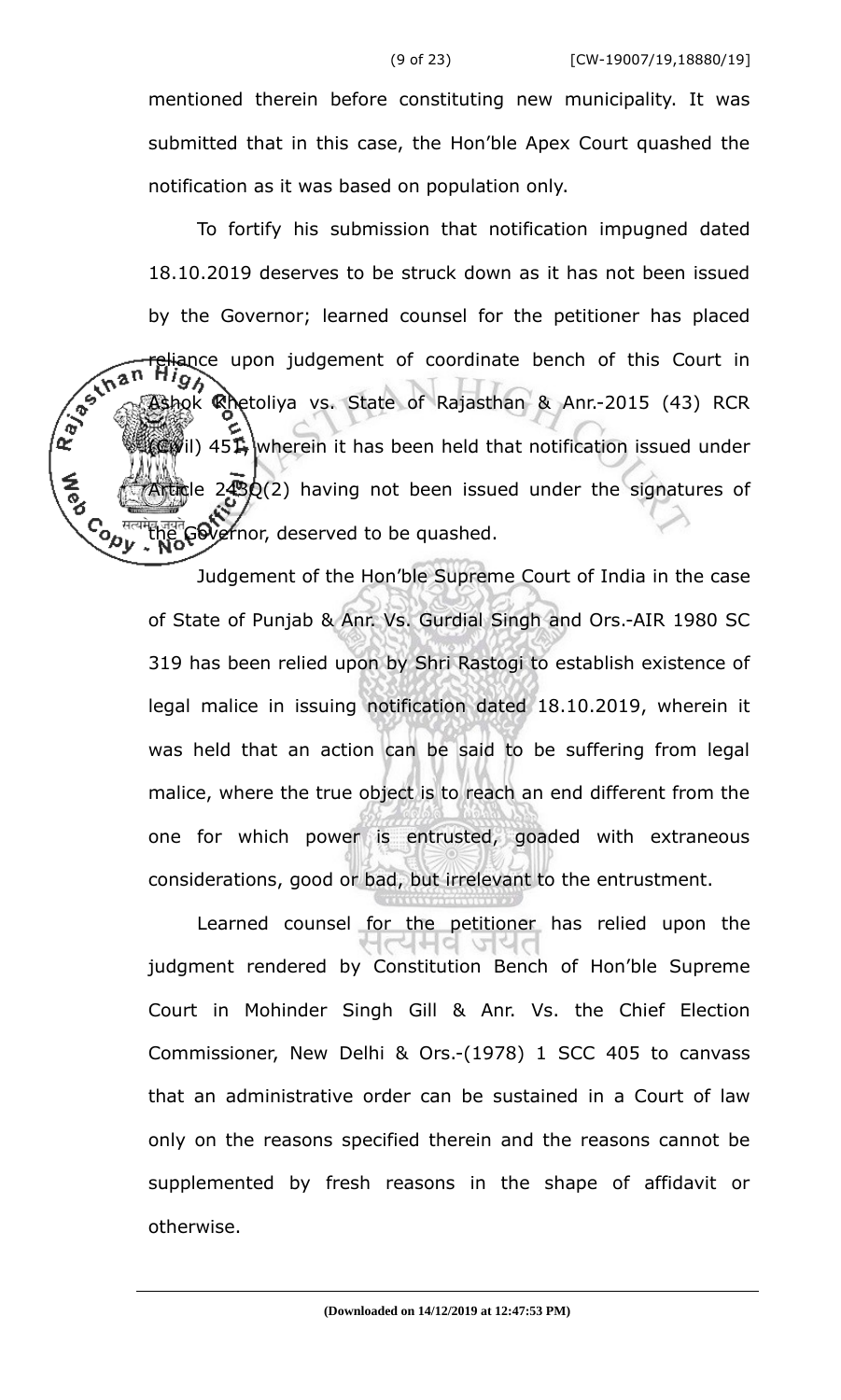Learned counsel appearing for the petitioner in D.B. Civil Writ Petition No.18880/19, Ms. Gyamlani Neha, as observed earlier, did not press challenge to vires of the notification dated 18.10.2019 and confined her submissions for necessary directions to the respondents to form duly elected Municipal Corporation, Jaipur on or before 25.11.2019.

connected writ petition, Ms. Neha has raised additional ground of the connected writ petition, Ms. Neha has raised additional ground Adopting the submissions raised by Shri Rastogi in the  $\overline{H}$ that in that the Government does not have any power to split the existing Municipal Corporation, Jaipur into two parts vide Section 3 **<u><br>Copy</u>**  $^{43}$ <sub>G</sub> the Act, 2009. Referring Section 6(3) of the Act of 2009, it was submitted that since it provides for establishment of `a' Municipal Corporation for every larger urban area, there could not be two Municipal Corporations or more for a larger urban area like Jaipur because legislature in its wisdom has used the expression "A Municipal Corporation".

> E-converso, the learned Advocate General, Shri M.S. Singhvi appearing for respondent nos.1 to 3, supported the notifications dated 18.10.2019 and 5.11.2019 and submitted that the same are perfectly in consonance with the constitutional scheme laid down vide Chapter-IXA of the Constitution of India as well as scheme of the Act of 2009. It was submitted that notification vide Article 243Q(2) of the Constitution of India by the Governor taking into consideration the factors enumerated therein was required only where a municipality was constituted in terms of Article 243Q(1) and not otherwise. It was further submitted that the petitioners cannot be permitted to raise this objection in absence of necessary pleadings in this regard. Shri Singhvi argued that the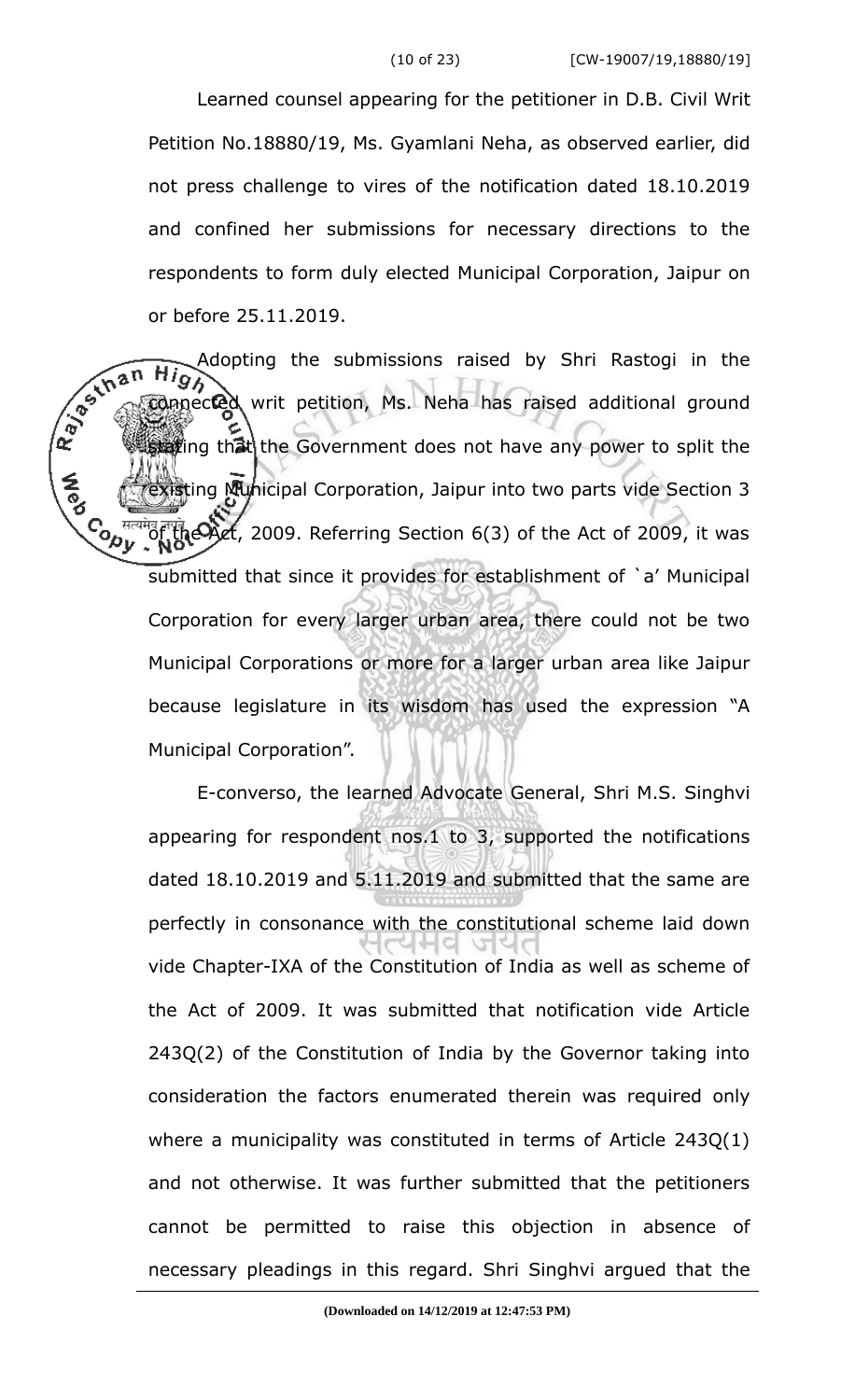notification dated 18.10.2019 has, as is apparent on its face, been issued under the authority of the Governor negating violation of constitutional mandate under Chapter IX-A of the Constitution of India or Chapter-II of the Act of 2009, it was submitted that since the Municipal Corporation, Jaipur no more exists with the advent of the notification dated 18.10.2019, there was no question of Ray Lina **polding** election on or before 25.11.2019 for the body which has  $\text{rad} \mathcal{L}$  ceased to exist. It was submitted that in these cumstandes, the judgement of Kishan Singh Tomar (supra), which provided for mandatory elections for the same type of **Cody** municipal body before the expiry of the life of existing municipal body, has no application in the present case.

> Learned Advocate General submitted that Section 320 of the Act of 2009 takes care of such exigency where a new municipality is created and as is the situation obtaining in the present case. Its provision permits holding of election within 6 months of creation of new municipality. It was canvassed that the notification dated 18.10.2019 is based on policy decision of the State Government to have more than one Municipal Corporations at all those places where the population exceeds, as per the last census, 10 lacs. It was submitted that in absence of any challenge to the competence of the State Government to split a municipality under Chapter-II of the Act of 2009, the petitioners cannot be permitted to challenge the notification dated 18.10.2019.

> Refuting the allegations of malice in law/colourable exercise of powers by the respondent-State in splitting the Municipal Corporation, Jaipur, it was submitted that the writ petitions are bereft of any factual foundation in this regard. It was contended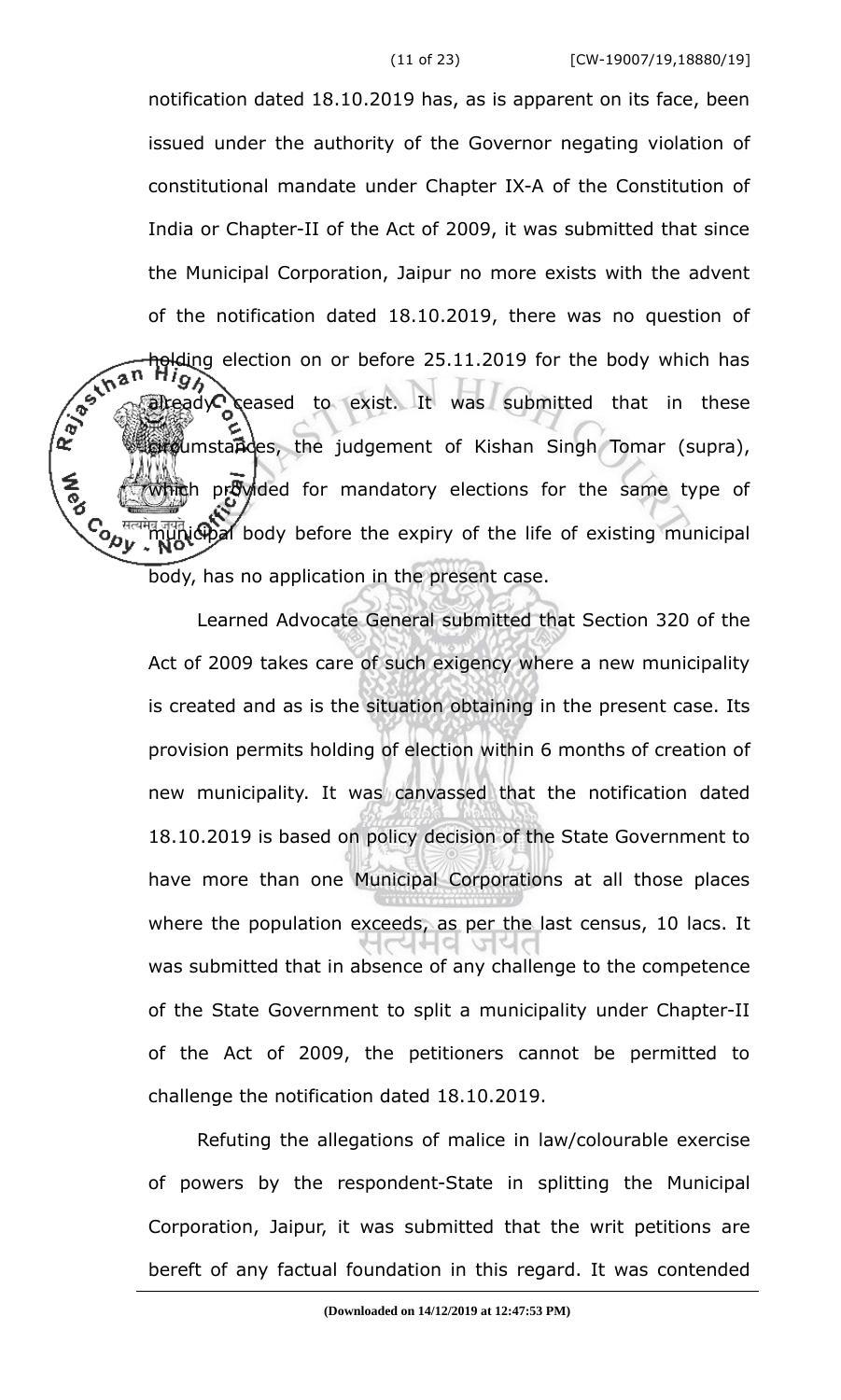that the municipalities are required to serve the cause of people while discharging its functions specified in Part-IXA read with Twelfth Schedule of the Constitution of India. It was submitted that looking to the number of increase of Wards, the increase in the encroachments, increase in number of cases and in order to manage the municipalities effectively and more efficiently, the R. Berthan Government took a conscious decision to split the 95 municipalities of Jaipur, Jodhpur and Kota into two municipal bodies. It was contended that in many of the larger urban areas in the country, there are multiple Municipal Corporations such as 4 in **Control**  $\mathbb{K}$ olkata,  $\mathcal{A}$  in Mumbai with 13 Municipal Councils also, 9 Municipal Corporations in urban Bengaluru with 5 Municipalities in rural Bengaluru. It was submitted that splitting of a municipality is purely an administrative action and this Hon'ble Court may not like to sit on the decision taken vide notification dated 18.10.2019 after due consideration of the relevant factors, as an appellate authority.

> It was contended that the writ petitions suffer from delay inasmuch as challenging the notification dated 18.10.2019 splitting the Municipal Corporation, Jaipur into two municipal bodies; the writ petition has been filed on or about 8.11.2019. It was canvassed by Shri Singhvi that splitting of a municipality has nothing to do with census and power of the State Government vide Section 3 of the Act of 2009 is totally independent of the Census. Relying upon Article 367 of the Constitution of India read with Section 14 of the General Clauses Act, 1897, it was submitted that the words used in an enactment in singular shall include plural and vice versa. Thus, the contention of the petitioner that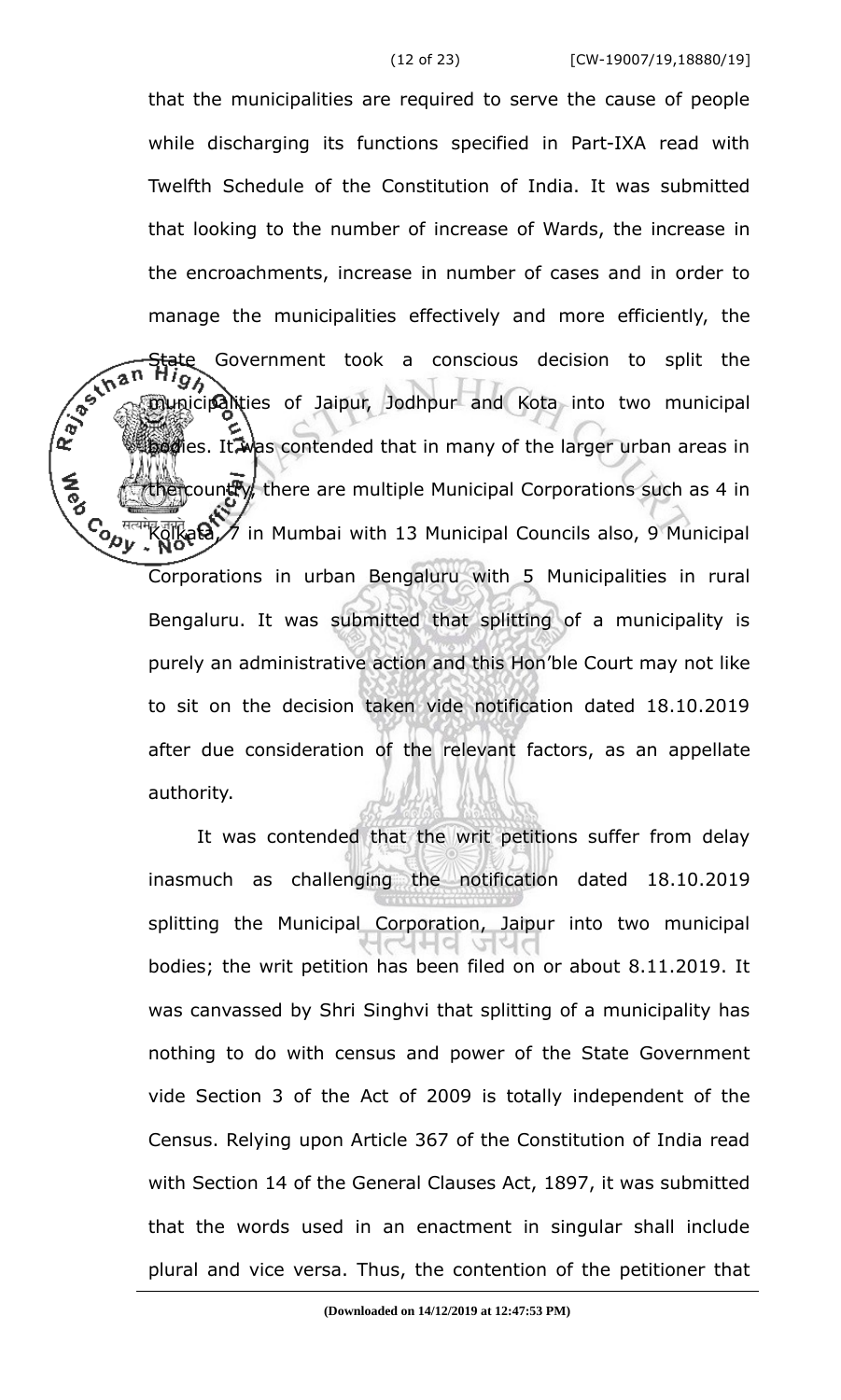there cannot be more than one municipal body for a larger urban area, is not tenable.

Lastly it was submitted that this Court has limited scope of judicial review where the State Government has acted in exercise of its administrative power in accordance with policy decision and where the exercise has been undertaken in larger public interest. R. Bechan was, therefore, prayed that both the writ petitions be dismissed. Learned Advocate General has placed reliance upon the udgement of Hon'ble Supreme Court of India in Manoj Nandu vs.  $J$   $\mathbb{R}$   $\mathbb{R}$   $\mathbb{R}$   $\mathbb{R}$  and  $\mathbb{R}$   $\mathbb{R}$   $\mathbb{R}$   $\mathbb{R}$   $\mathbb{R}$   $\mathbb{R}$   $\mathbb{R}$   $\mathbb{R}$   $\mathbb{R}$   $\mathbb{R}$   $\mathbb{R}$   $\mathbb{R}$   $\mathbb{R}$   $\mathbb{R}$   $\mathbb{R}$   $\mathbb{R}$   $\mathbb{R}$   $\mathbb{R}$   $\mathbb{R}$   $\mathbb{R$ Co <sup>सल</sup><br>√୧⁄୧ Maharashtra & Ors. Vs. Jalgaon Municipal Council & Ors.-(2003) 9 SCC 731 to submit that sometimes hiatus is an unavoidable event under the circumstances obtaining as per the constitutional scheme as well as the relevant statute. Shri Singhvi has contended that the aforesaid dictum has been approved in the judgement of Pranoy Roy Vs. State of West Bengal & Ors.-(2015) 16 SCC 248 by the Hon'ble Apex Court after considering the case of Jal Gaon Municipal Council & Ors. (supra).

> The judgement of Hon'ble Apex Court rendered in the Government of Maharashtra & Ors. Vs. Deokar's Distillery-(2003) 5 SCC 669 has been relied upon by Shri Singhvi to buttress his submission that challenge to the notification dated 18.10.2019 without challenging the provisions of Section 3 of the Act of 2009 is not sustainable.

> For repelling the submission raised by the petitioner as to malice in law in issuing the notification dated 18.10.2019, the learned Advocate General has placed reliance upon the judgements of Hon'ble Apex Court in Ratnagiri Gas and Power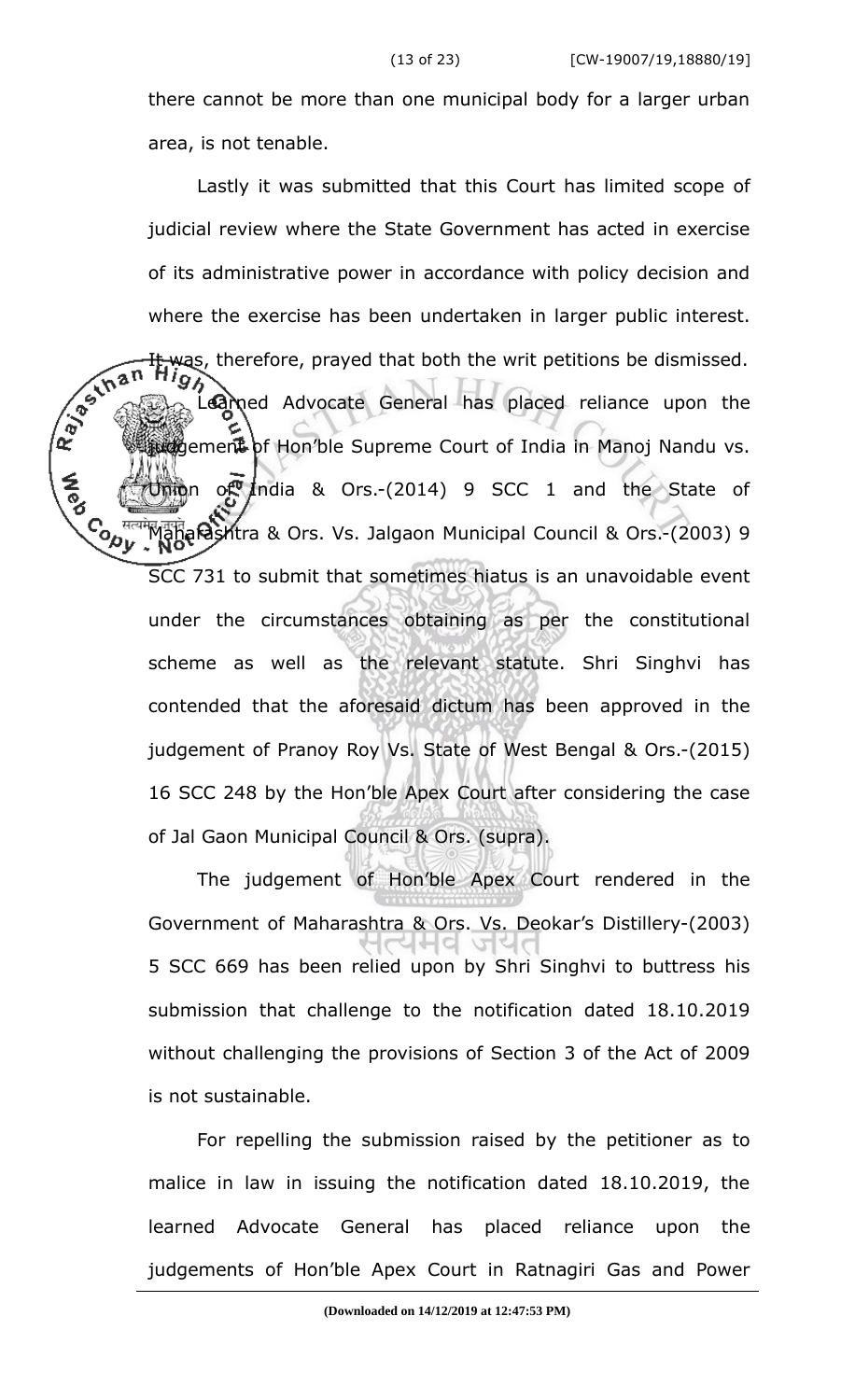Private Ltd. Vs. R.D.S. Projects Ltd.-(2013) 1 SCC 524 as well as Mutha Associates & Ors. vs. State of Maharashtra & Ors.-(2013) 14 SCC 304.

The judgement reported in (1988) 4 SCC 364, J.R. Raghupathi & Ors. vs. State of A.P. has been relied upon to support the argument that the scope of judicial review is limited R. Bechan where the State Government has passed an order/notification in ercise of its administrative power bonafidely based on relevant **posiderations.** 

Shri.R.B. Mathur, the learned counsel appearing for the State **Control** ection Commission has stated that the Commission in furtherance of the notification dated 10.6.2019, has already carried out the necessary exercise and was ready to conduct elections for the Municipal Corporation, Jaipur; but for issuance of notification dated 18.10.2019. It was submitted that now since the Municipal Corporation, Jaipur has ceased to exist, election could not be held for this body. It was submitted that once the State Government completes its statutory obligation of determination of the new Wards for the two municipal bodies with de-limitation and classification of seats as per reservation, it would start the work of preparing electoral rolls of the Wards and the process of election will ensue. It was canvassed that neither delay, nor any fault can be attributed on the part of Election Commission in not conducting elections in time for the Municipal Corporation, Jaipur, which is no more in existence.

The State Government as well as the State Election Commission has submitted their respective additional affidavits. The State Government has, in its affidavit dated 21.11.2019,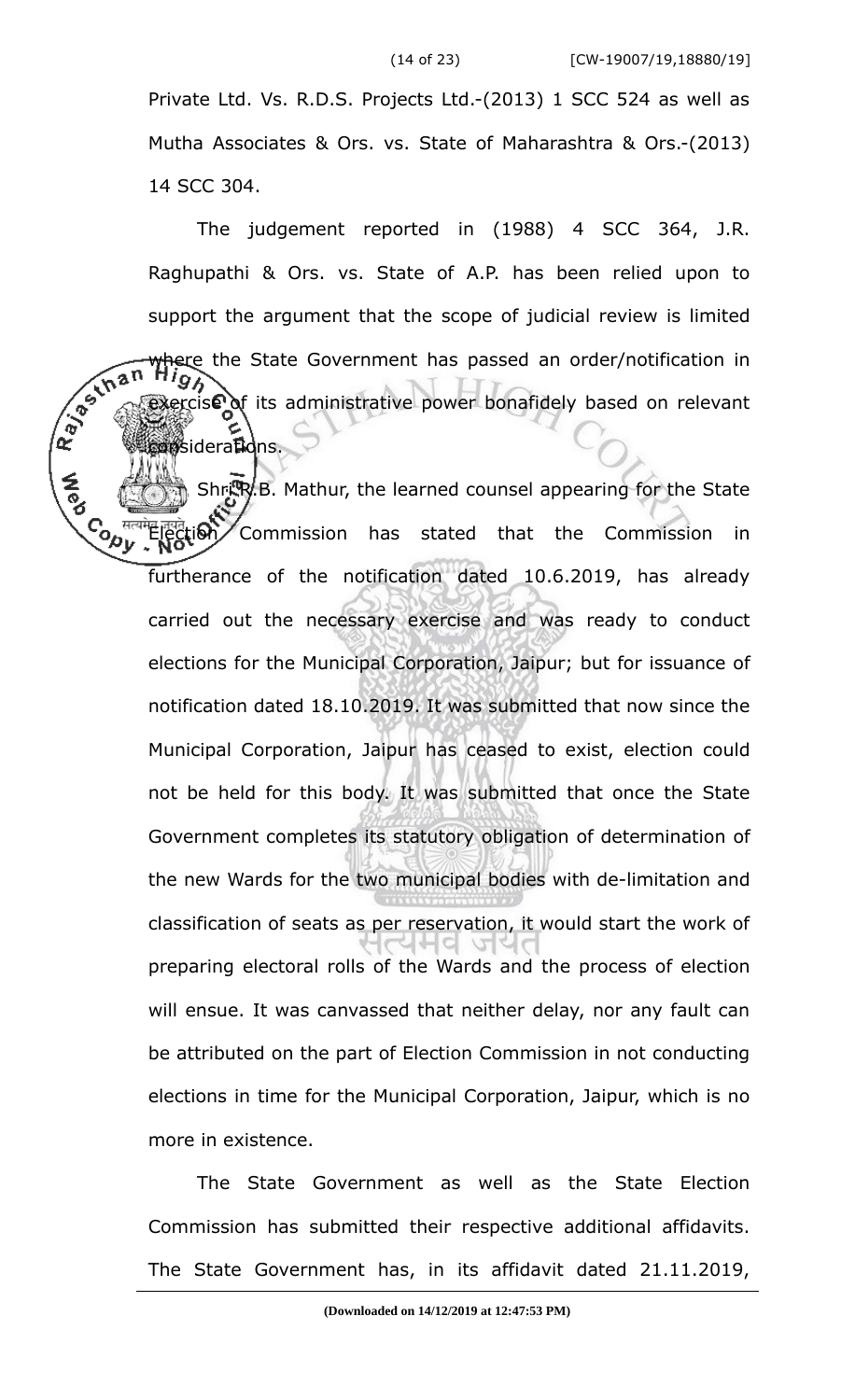submitted that it would complete the process of de-limitation as well as constitution of Wards after disposal of the objections and approval of the proposals by 5.1.2020 and the approved list would be made available to the State Election Commission on that very day i.e. 5.1.2020. The State Election Commission in its affidavit dated even has submitted that it would require total 96 working R. Bechan days for completing the election process for the newly constituted<br>High Municipal Corporations from the date it receives the approved list from the State Government.

We have heard the learned counsels for the respective C<sub>O <sup>सत</sup><br>Nu</sub> and perused the record.

> Contention of the learned counsels for the petitioners that notification dated 18.10.2019 is in violation of mandate of Article 243Q(2) of the Constitution of India on the premise; firstly, that it has not been issued by the Governor and; secondly, the factors stipulated therein for constitution of a municipality have been given complete go bye before issuing the notification impugned inasmuch as there was no survey or data collection; in our considered view, are wholly misplaced inasmuch as Article 243Q(2) of the Constitution of India has no application in the 시스러리 시리다 present case.

Article 243Q(2) provides as under:

(2) In this article, a transitional area, a smaller urban area or a larger urban area means such area as the Governor may, having regard to the population of the area, the density of the population therein, the revenue generated for local administration, the percentage of employment in non agricultural activities, the economic importance or such other factors as he may deem fit, specify by public notification for the purposes of this Part.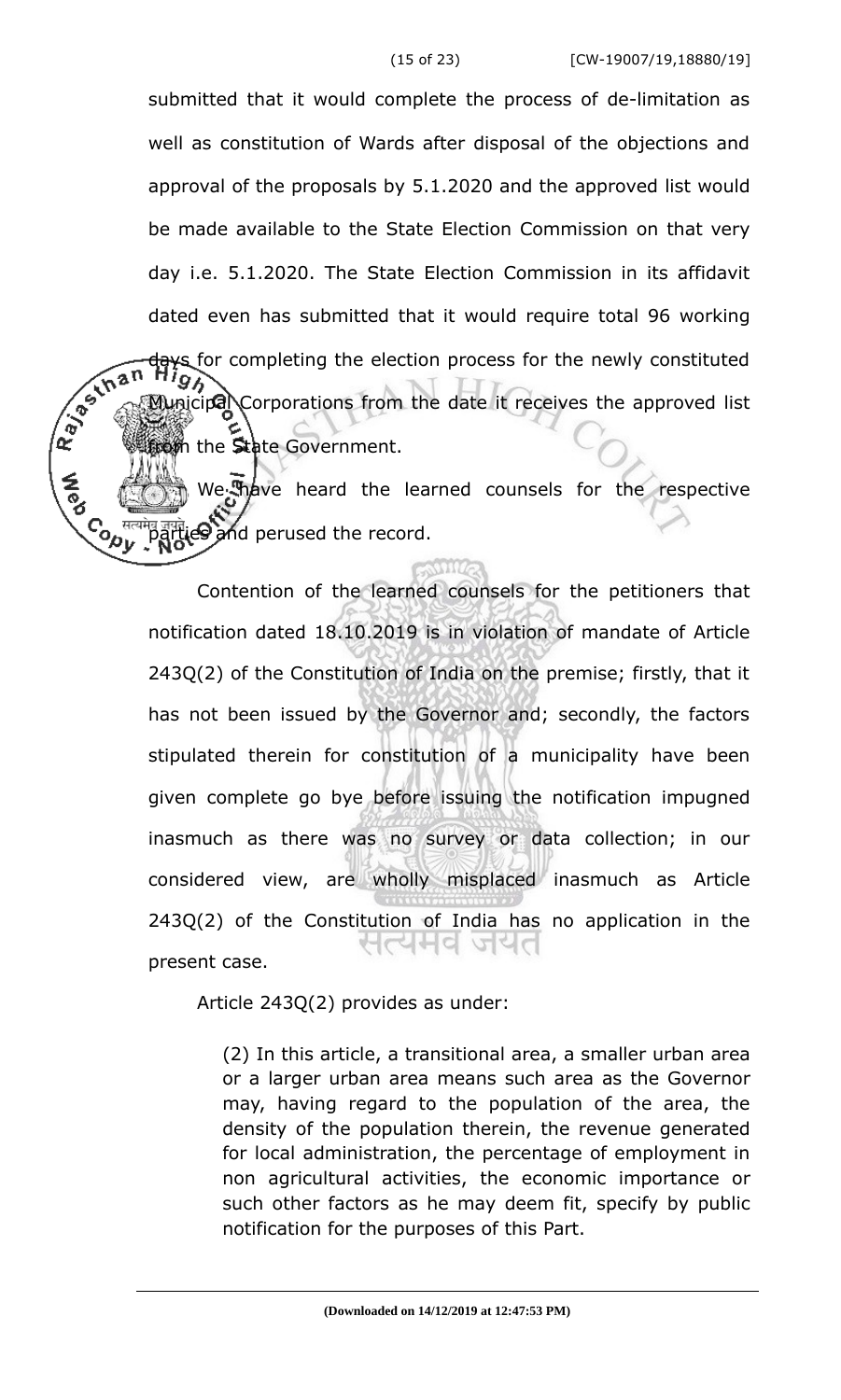A perusal of the aforesaid provision leaves no room for doubt that its compliance is necessary only where "an area" has to be declared as an area of any of 3 enumerated categories thereunder. Since, Jaipur has already been declared as a `larger urban area' more than 20 years ago, no public notification by the Governor was required in the present case under Article 243Q(2). Vide R. Januar notification dated 20.8.2019, the Municipal Corporation, Jaipur has en splitted into two Municipal Corporations and there is no new arger urban area as envisaged vide Article 243Q(2) requiring consideration of the factors mentioned therein before issuance of **Control** the <sub>notifi</sub>cation. The notification dated 18.10.2019 has been issued under the authority of the Governor and this Court does not find any violation of the provisions contained under Article 166 of the Constitution of India too. Even otherwise also, a perusal of the writ petitions reveals that the petitioners have not laid down any factual foundation alleging the notification impugned having been issued in violation of the provisions of Article 166 of the Constitution of India. There is a presumption as to validity and legality of the notification issued by the competent authority unless person challenging the same proves otherwise. In these writ petitions, the petitioners have miserably failed to show that the notification dated 18.10.2019 has been issued by incompetent authority.

> The reliance placed by the learned counsel for the petitioners on the judgemenlt of the Hon'ble Apex Court in Champalal's case (supra) is misconceived inasmuch as that case pertained to the upgradation of a Gram Panchayat as Nagar Palika (municipality), which necessarily required compliance of the provisions contained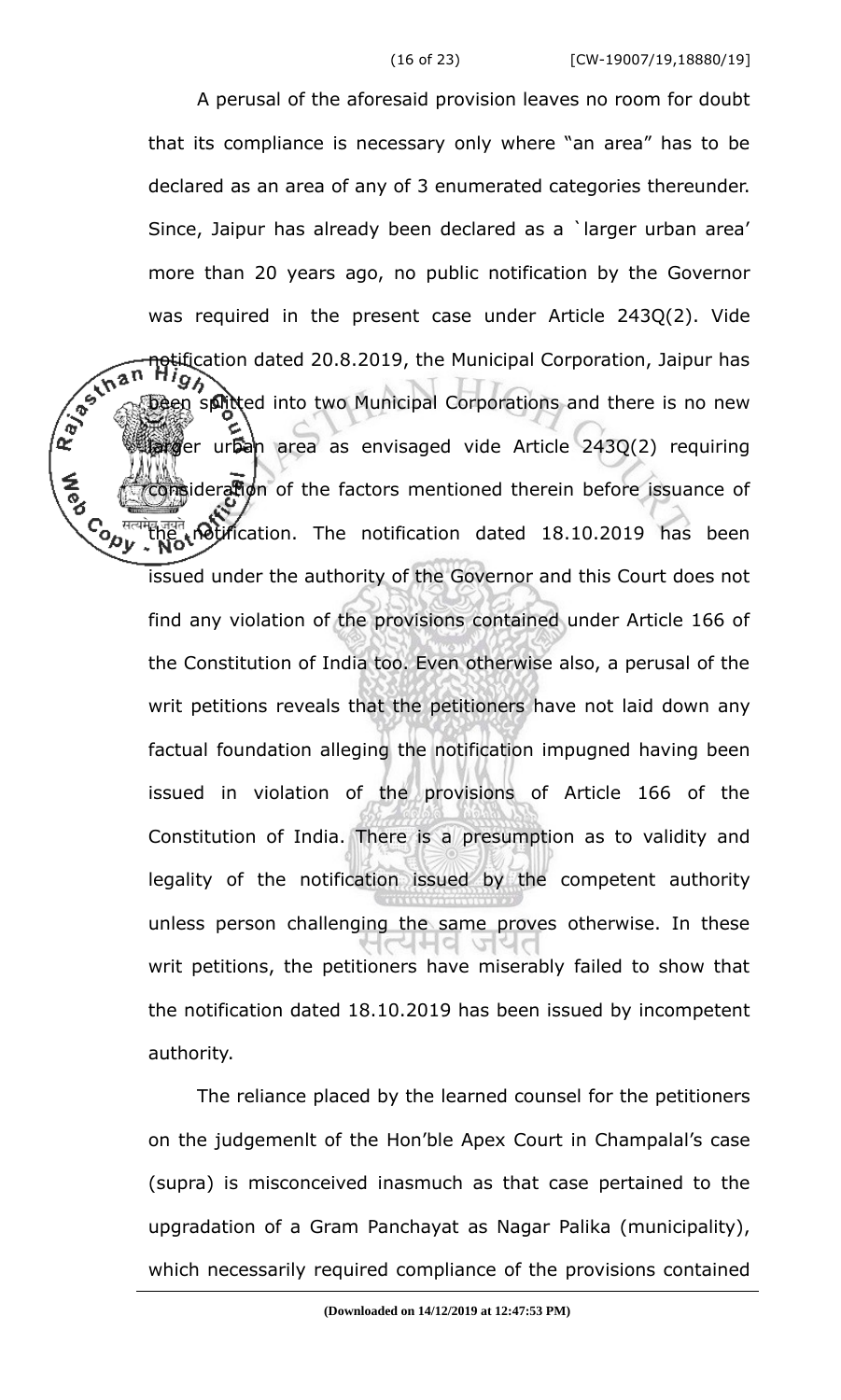under Article 243Q(2) of the Constitution of India. Similarly, the coordinate bench of this Court was also dealing with a similar situation in Ashok Khetoliya's case (supra) wherein, validity of the notification declaring Gram Panchayat Roopwas as Municipal Board was under challenge. As is evident from the material on record, no such exigency existed in the present case. Therefore, challenge by the petitioners to the validity of the notification dated 20.11.2019 95 the touchstone of Article 234Q(2) fails.

Ray Lina We are not impressed with the contention raised by the petitioners as to the notification dated  $18.10.2019$  being in **Cody** <sup>id</sup>iolation of mandate of Article 243U(3) of the Constitution of India. Since, with the advent of the notification dated 18.10.2019, the Municipal Corporation, Jaipur has ceased to exist and in its place two new Municipal Corporations have come into vogue, neither the provisions of Article 243U(3), nor Section 11(2) of the Act of 2009 can be pressed into service to declare the notification impugned herein bad in the eye of the law. These provisions have application where elections are to be held for the same type of municipal body.

> We have no quarrel with the proposition laid down by Constitution Bench of the Hon'ble Apex Court in Kishan Singh Tomar's case (supra) wherein the Hon'ble Supreme Court was dealing with election in same municipal body; but in our humble view the same has no applicability in the facts of the present case where very existence of the Municipal Corporation, Jaipur has come to an end and in its place two new Municipal Corporations have come into existence.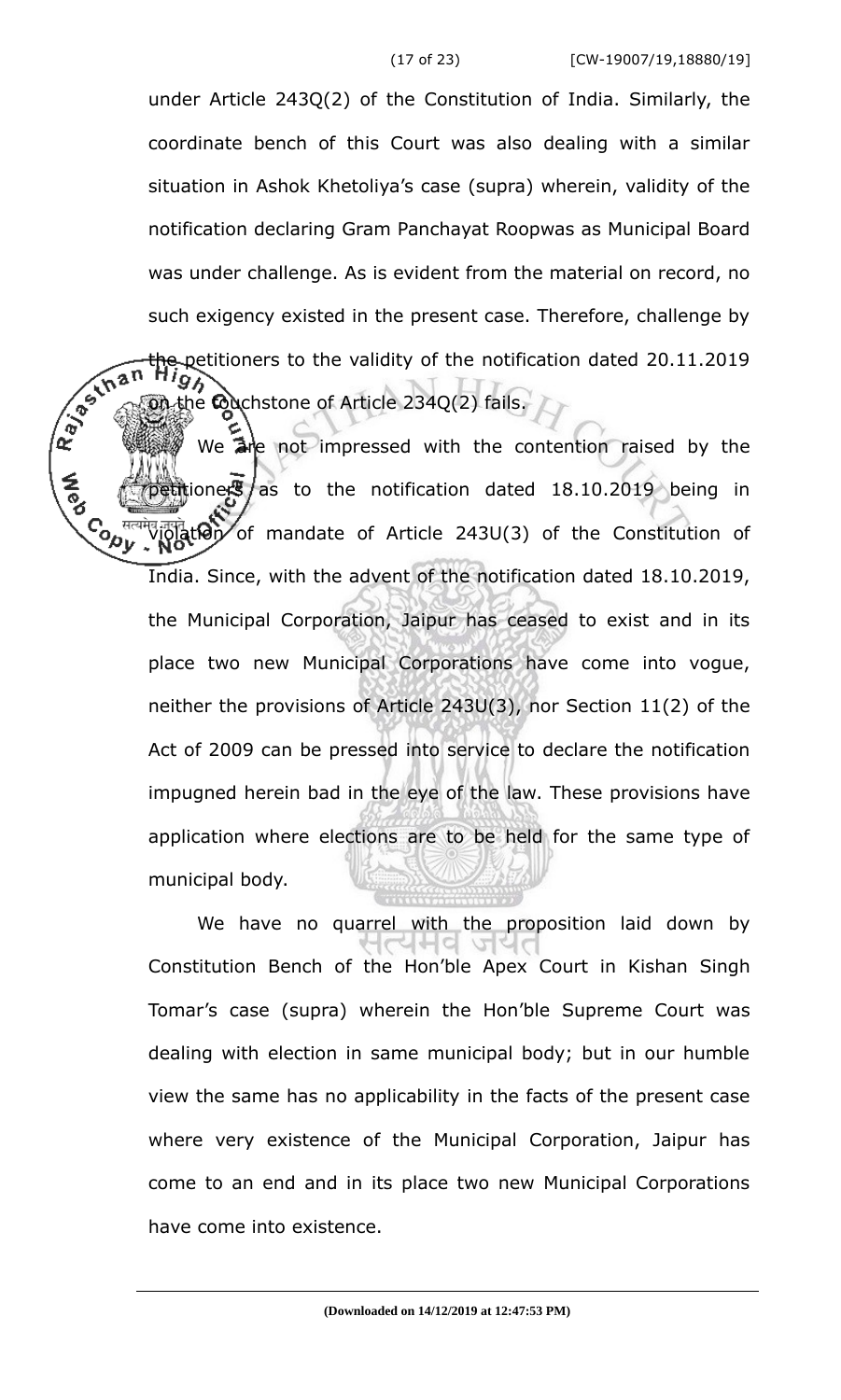It is trite that judgements of Courts cannot be interpreted as Statutes or Euclid's formula. Ratio decidendi of a judgement has to be understood and interpreted in the facts of that particular case. We find support from a larger bench judgement of the Hon'ble Apex Court in M/s. Amar Nath Om Prakash & Ors. vs. State of

 $Hig$ 

Punjab & Ors.-(1985) 1 SCC 345 wherein, it was held as under:<br>
We consider it proper to say, as we have already said<br>
We consider it proper to say, as we have already said<br>
Super cases, that judgments of courts are not<br>
S "We consider it proper to say, as we have already said in **Ather cases, that judgments of courts are not to be** construed as statutes. To interpret words, phrases and provisions of a statute, it may become necessary for judges to embark into lengthy discussions but the  $C_{\text{ob}}$   $\text{diag}$   $\text{diag}$   $\text{diag}$   $\text{diag}$   $\text{diag}$   $\text{diag}$   $\text{diag}$   $\text{diag}$   $\text{diag}$   $\text{diag}$   $\text{diag}$   $\text{diag}$   $\text{diag}$   $\text{diag}$   $\text{diag}$   $\text{diag}$   $\text{diag}$   $\text{diag}$   $\text{diag}$   $\text{diag}$   $\text{diag}$   $\text{diag}$   $\text{diag}$   $\text{diag}$   $\text{diag}$   $\text{diag}$   $\text$ interpret statutes, they do not interpret judgments. They interpret words of statutes; their words are not to be interpreted as statutes."

> In circumstances where new municipalities have been created, Section 320 of the Act of 2009 holds the field and the State Government can hold the election within six months from the date of creation of new municipality. The validity of Section 320 of the Act of 2009 is not under challenge in these writ petitions and hence the State Government is well within its competence to have elections for these two newly created Municipal Corporations i.e. Municipal Corporation, Jaipur Heritage and Municipal Corporation, Greater Jaipur within a period of six months from the date of their creation. Here, we can refer the judgement of the Hon'ble Apex Court in State of Maharashtra & Ors. vs. Jalgaon Municipal Council & Ors.-(2003) 9 SCC 731, wherein also in place of Municipal Council, Municipal Corporation for the municipal area Jalgaon was constituted just two months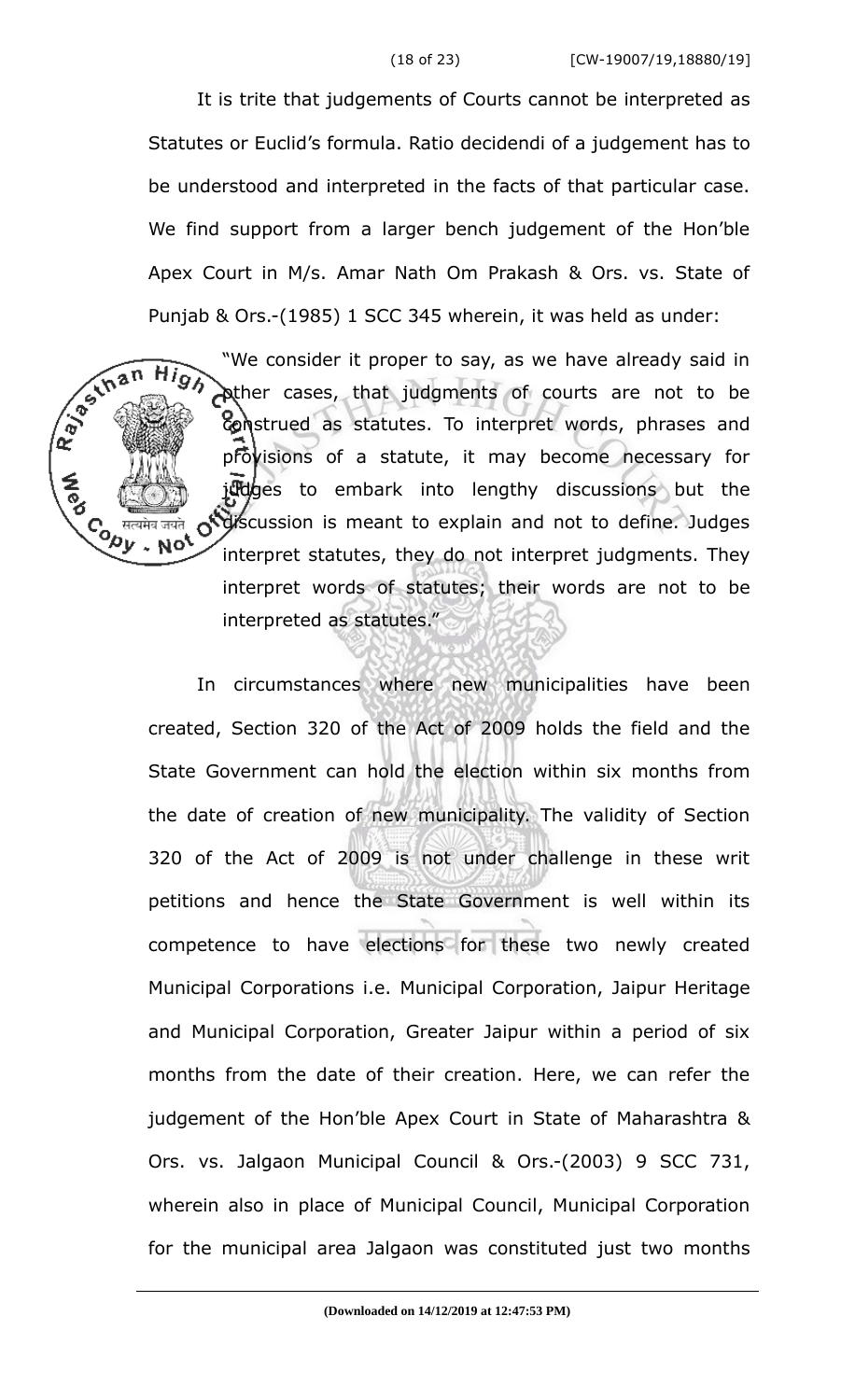prior when term of the Municipal Council was coming to an end. It was held by the Hon'ble Apex Court that some times, hiatus is an unavoidable event which must take place in the process of conversion of Municipal Council into a Municipal Corporation. It was further held that in such circumstances, the provisions of Article 243U cannot be resorted to and use of the expression "a R. Bechan municipality" in sub-article (3) of the Article 243U in the context  $\phi$  in the setting in which it is employed, suggests and means the dumation  $\tilde{\sigma}$  the same type of municipality coming to an end and  $\frac{1}{2}$  same type of successor municipality taking over as a Control equence of term of the previous municipality coming to an end.

> In similar circumstances, the Hon'ble Apex Court in the case of Pranoy Roy Vs. State of West Bengal & Ors.-(2015) 16 SCC 248 has refused to interfere where the elections to the municipal bodies could not be held in time on account of re-constitution of such bodies.

> A constitution bench of the Hon'ble Apex Court in Special Reference No.1 of 2002 in Gujarat Assembly Election matter- (2002) 8 SCC 237 has observed as under: CAHA ME

> > "The impossibility of holding the election is not a factor against the Election Commission. The maxim of law impotentia excusat legem is intimately connected with another maxim of law lex non cogit ad impossibilia. Impotentia excusat legem is that when there is a necessary or invincible disability to perform the mandatory part of the law that impotentia excuses. The law does not compel one to do that which one cannot possibly perform. "Where the law creates a duty or charge, and the party is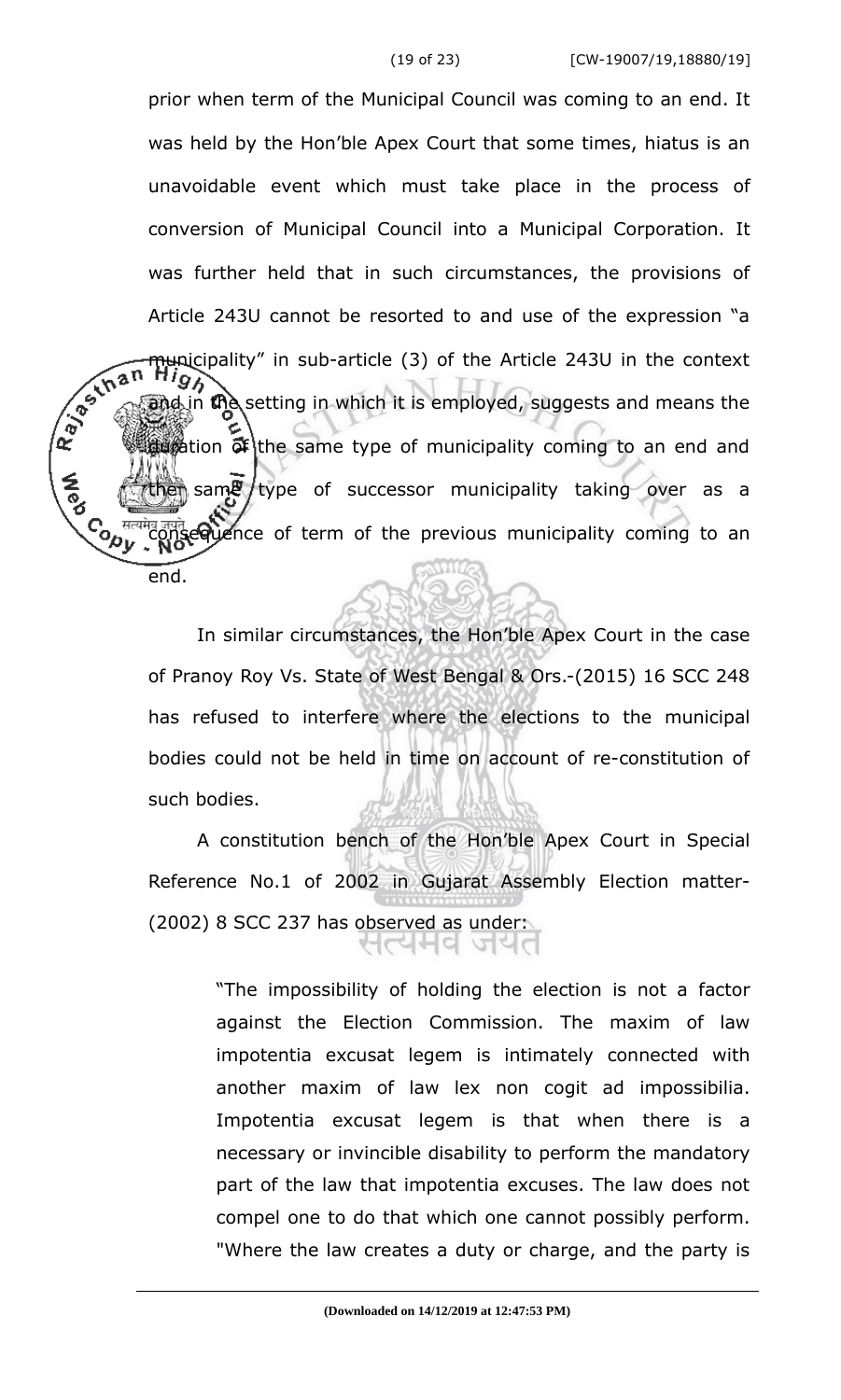disabled to perform it, without any default in him, and has no remedy over it, there the law will in general excuse him."

In the present case, the erstwhile Municipal Corporation, Jaipur has ceased to exist with the advent of the notification dated 18.10.2019 and hence its election could not have been held.<br>  $\sqrt{2}$ <br>  $\sqrt{12}$ <br>  $\sqrt{2}$ <br>  $\sqrt{3}$ <br>  $\sqrt{2}$ <br>  $\sqrt{3}$ <br>  $\sqrt{12}$ <br>  $\sqrt{12}$ <br>  $\sqrt{12}$ <br>  $\sqrt{12}$ <br>  $\sqrt{12}$ <br>  $\sqrt{12}$ <br>  $\sqrt{12}$ <br>  $\sqrt{12}$ <br>  $\sqrt{12}$ <br>  $\sqrt{12}$ <br>  $\sqrt{1$ **Offshoot** of the aforesaid discussion is that the contention of the med ocounsel for the petitioners that notification dated  $840.2019$  deserves to be quashed as it would result into  $\partial \phi$  tion  $\partial f$  constitutional as well as statutory mandate, to have ৾<br>ৼ৵ৼ election in time to avoid hiatus, is liable to be rejected.

> The submission of the learned senior counsel Shri R.D. Rastogi, that the notification dated 18.10.2019 smacks of malice in law and has been issued in colourable exercise of power with ill will to postpone the election inasmuch as it has been issued once the complete process of re-determination and de-limitation of Wards and their classification as per reservation was over only to delay the process of election and should have been issued, had the intention of the State Government been bonafide, six months prior to 25.11.2019 when life of the Municipal Corporation, Jaipur was coming to an end, cannot be accepted and deserves to be rejected. Section 3 of the Act of 2009 empowers the State Government to split up a municipality into two or more municipalities by way of notification in the official gazette with no restriction as to the point of time when this power can be exercised. We are conscious of this court's limitations in limiting, restricting or bracketing powers of the State Government to issue notification under Section 3 of the Act of 2009 within any specified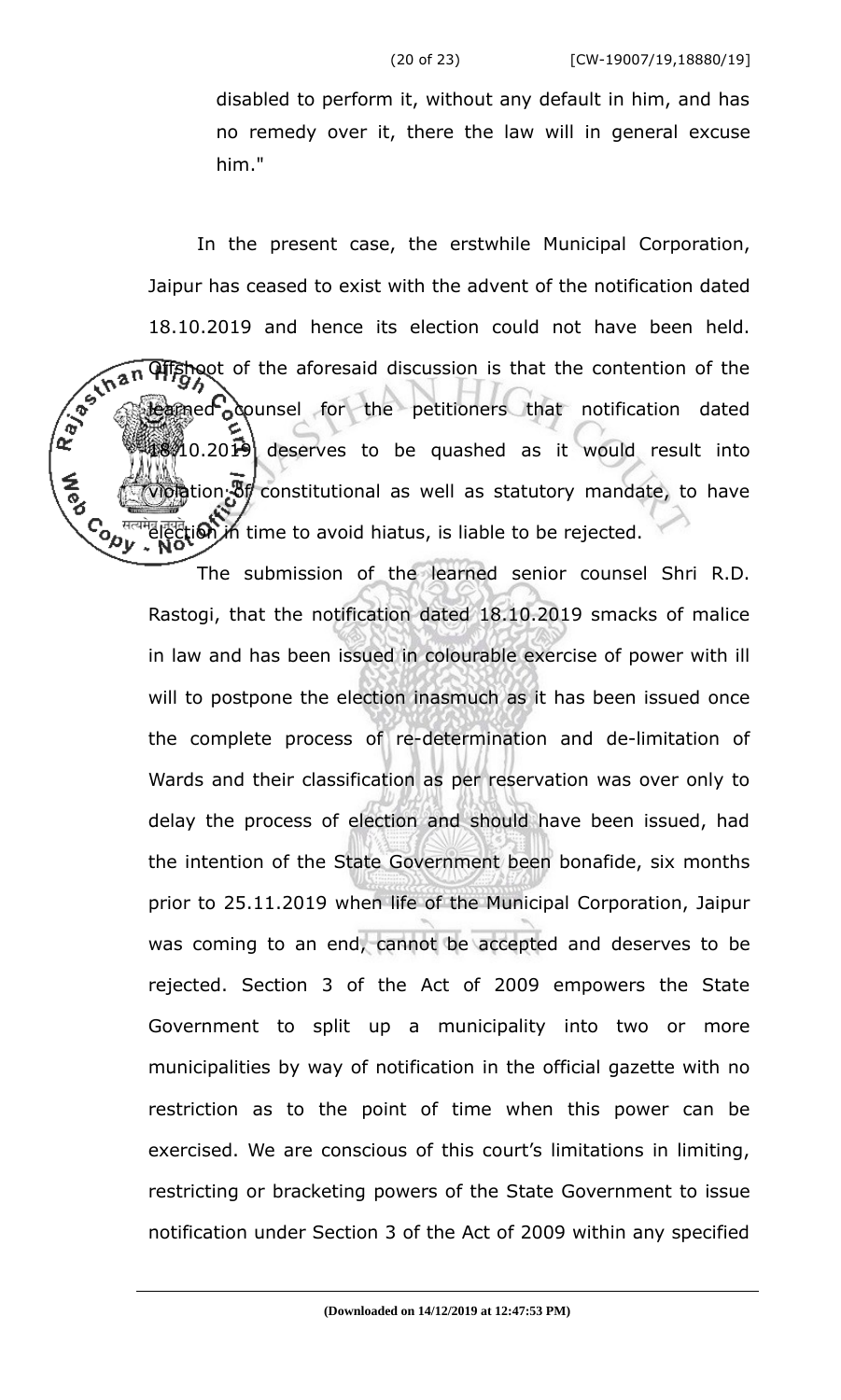or narrow time frame. If contention of the petitioners is accepted; then in all circumstances, the authority of the State Government to exercise its power under Section 3, would be restricted to be used just six months prior to life of a municipal body coming to an end i.e. commensurate with the life of a municipal body. Such a situation was never warranted under the scheme of the Act of<br>  $\sqrt{2}$ <br>  $\sqrt{3}$ <br>  $\sqrt{3}$ <br>  $\sqrt{3}$ <br>  $\sqrt{3}$ <br>  $\sqrt{3}$ <br>  $\sqrt{3}$ <br>  $\sqrt{3}$ <br>  $\sqrt{3}$ <br>  $\sqrt{3}$ <br>  $\sqrt{3}$ <br>  $\sqrt{3}$ <br>  $\sqrt{3}$ <br>  $\sqrt{3}$ <br>  $\sqrt{3}$ <br>  $\sqrt{3}$ <br>  $\sqrt{3}$ <br>  $\sqrt{3}$ 2009, which admittedly is Chapter-IXA of the Constitution of India compliant and this Court cannot read such restriction in Section 3 the Act, which has not been intended by the legislature.

Even ptherwise also, the allegations of the petitioners with **Conv** मत्यमे**regard to** malice in law in issuing the notification dated 18.10.2019 in colourable exercise of its authority are bald, vague and bereft of any particulars. From mere allegation that the notification was issued with sole intent to delay the elections, we are not persuaded to gather any malice-in-law on the part of respondent no.1. It also borns out from the record that barring these three municipalities which have been bifurcated, election in rest 43 municipal bodies whose term was expiring in November, 2019 with 6 newly created municipal bodies have already been held in due time. The State Government has issued the notification dated 18.10.2019, taking a conscious decision in exercise of its administrative power in accordance with the policy decision in larger public interest to have two Municipal Corporations in all such larger urban areas having population of more than 10 lacs, as per last Census. Resultantly, not only the Municipal Corporation Jaipur; but, the Municipal Corporations of Jodhpur as well as Kota were also splitted into two Municipal Corporations and this decision was backed by the reasoning of the increase in the number of Wards, the increase in encroachments,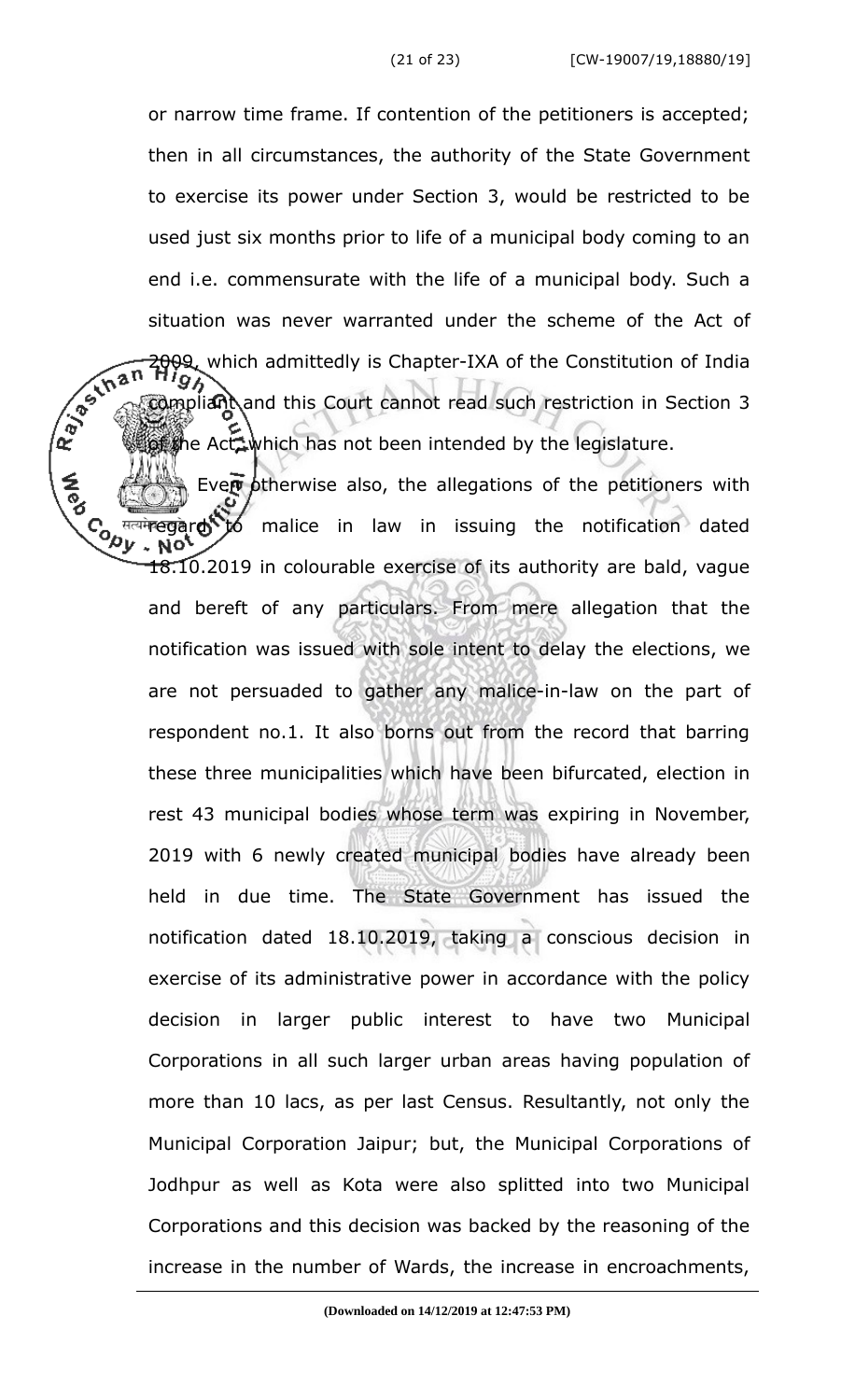in number of cases and in order to manage the municipalities more effectively and efficiently. In these circumstances, this Court does not find the notification dated 18.10.2019 to be suffering from the vice of malice in law or having been issued in colourable exercise of power by the respondent no.1. The ratio of the (supra) has no applicability in the present case.

judgement of the Hon'ble Apex Court in Mohinder Singh Gill's<br>  $\sqrt{\pi}$  ( $\pi$ ) has no applicability in the present case.<br>
Challenge to the notification dated 18.10.2016 Challenge to the notification dated 18.10.2019 contending that on the basis of Census-2011, the number of Wards was andy determined to 91 and now in absence of fresh Census, the **CONTE** nत्यमे**न प्राणे ber** of Wards could not have been re-determined to 250 deserves to be rejected for the reason that determination of Wards as per the scheme of the Act of 2009 is independent of the population. Even otherwise also, the petitioner in D.B. Civil Writ Petition (PIL) No.19007/2019 himself has prayed for carrying out the elections in accordance with notifications dated 10.6.2019, 29.7.2019 and 14.8.2019 wherein, the number of Wards in Municipal Corporation, Jaipur were re-determined to 150 from 91 on the basis of same Census-2011. In the aforesaid circumstances, the petitioners cannot be permitted to blow hot and cold in the same breath and their contention deserves to be rejected.

> The notification dated 18.10.2019 has also been challenged on the premise that it takes cognizance of 91 Wards only; whereas much earlier to it, vide notification dated 10.6.1999 and vide order dated even, the number of Wards was re-determined to 150 from 91 and thus suffer from non-application of mind. This contention of the petitioners cannot be accepted in view of the provisions of Section 3(1)(iii). The State Government conscious of the fact that